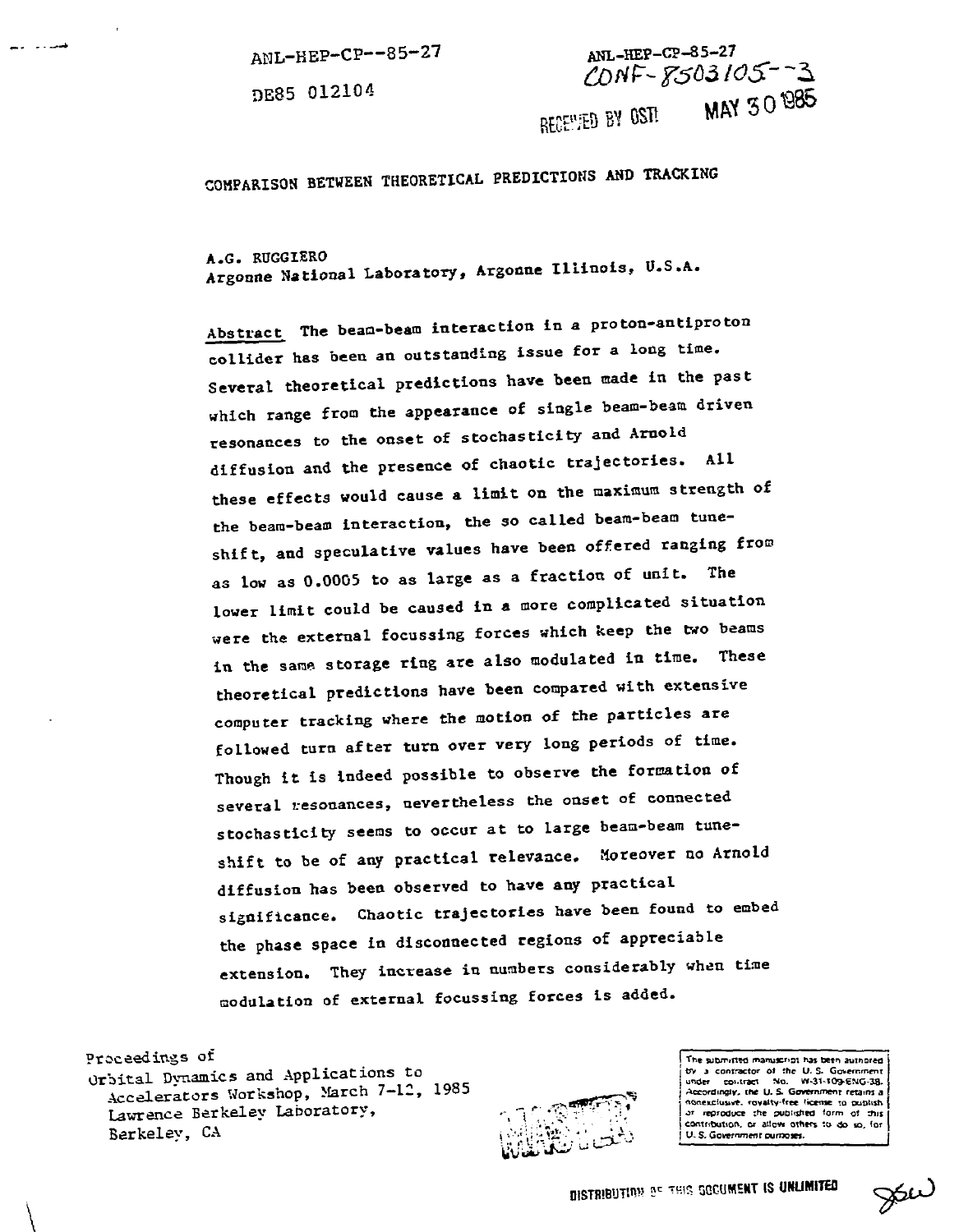## **DEFINITION OF THE PROBLEM**

**A proton-antlproton collider is made of a single storage ring where the two beans move in opposite direction, thanks to their opposite charge, guided by the same magnetic field. The two beams are bunched and periodically they encounter with each other in one or more fixed locations where high energy physics experiments are done.**

**Where the two beam bunches cross with each other the particles receive a kick in both the horizontal and vertical directions perpendicular to the main direction of motion. The kick depends on each other intensity and particle distribution and on the location (x and y) of the particle in the transverse plane.**

**We will assume here that the bunches are so short that for any practical purpose the kick is also short and lumped and it can be approximated by a delta function. Moreover the usual case of interest is the so called weak-strong one where one beam (the proton) is very strong in Intensity and the motion of its particles is not effected by crossing with the other beam (the antiproton) which is quite weaker in intensity. The particles in the weaker beam are nevertheless those that have their motion changed by the kicks when crossing with the other bunch.**

**We have been interested in the case of "round" beams where the dimensions of the two beams at the crossing point are about identical to each other and the same for both horizontal and vertical direction. We assume bigaussian distribution of particles and denote with o the ras transverse width.**

**Between kicks the particles of the weak beast, which are those of which we want to investigate the notion, are transported by a sequence of magnets, typically made of dipoles for bending and quadrupoles for focussing and drifts. We will assume that in the transport between beam-beam kicks the motion of the particles is linear when expanded in terms of the deviations x and y from a**

 $\overline{2}$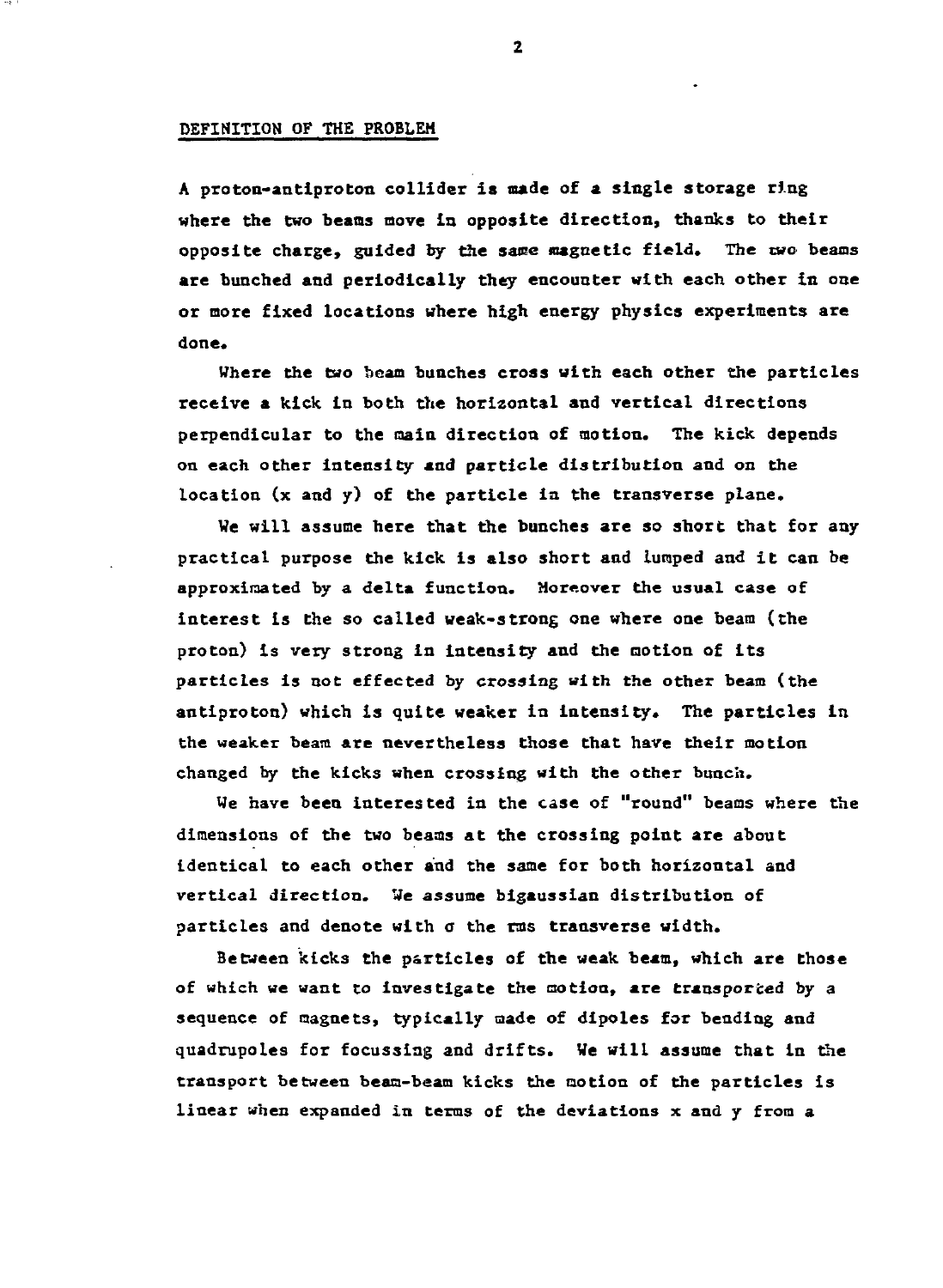**reference closed orbit. We also assume that the particles have the same momentum which corresponds to the reference orbit.**

**One cycle (the n-th) is therefore made of two steps: (i) a transport between a crossing point and the next, (ii) a non-linear kick. The transport between two consecutive crossings is given by the transformation:**

$$
\begin{pmatrix} x \\ x' \\ y' \\ y' \end{pmatrix} = \begin{pmatrix} \cos \mu & \beta * \sin \mu & 0 & 0 \\ -(\sin \mu)^2 / \beta & \cos \mu & 0 & 0 \\ 0 & 0 & \cos \mu & 0 & \beta * \sin \mu \\ 0 & 0 & -(\sin \mu)^2 / \beta & \cos \mu \end{pmatrix} \begin{pmatrix} x \\ x' \\ y \\ y' \end{pmatrix} (1)
$$

**where x' and y' are angles, that is the local variation of the particle displacements with respect to the longitudinal coordinate (s), and are canonically conjugated to x and y.**

$$
\mu_{\mathbf{x}} = 2\pi v_{\mathbf{x}} \text{ and } \mu_{\mathbf{y}} = 2\pi v_{\mathbf{y}} \tag{2}
$$

**represent the phase advances of free (betatron) oscillations induced by the guiding and focussing magnet system with**  $v_x$  **and**  $v_y$ **the number of betatron oscillations per period, that is between two consecutive kicks. The other quantity S is the value of a lattice amplitude function at the crossing point. This configuration corresponds to the case where the crossing point is a Location with a waist for what concerns the optical behavior of the beams. Finally we also assume that the same location is Jispersionless that is the position of a particle does not depend on its momentum.**

**The nonlinear kick due to the beam-beam crossing is given by**

$$
\Delta x^{\dagger} = -4\pi(\xi/\beta_{\star}^{\dagger}) \ F(x,y)x
$$
  
\n
$$
\Delta y^{\dagger} = -4\pi(\xi/\beta_{\star}^{\dagger}) \ F(x,y)y
$$
\n(3)

which gives the variations of  $x^1$  and  $y^1$  with  $\Delta x = \Delta y = 0$ .  $\xi$  is **the strength parameter which describes the beam-beam interaction**

 $\overline{\mathbf{3}}$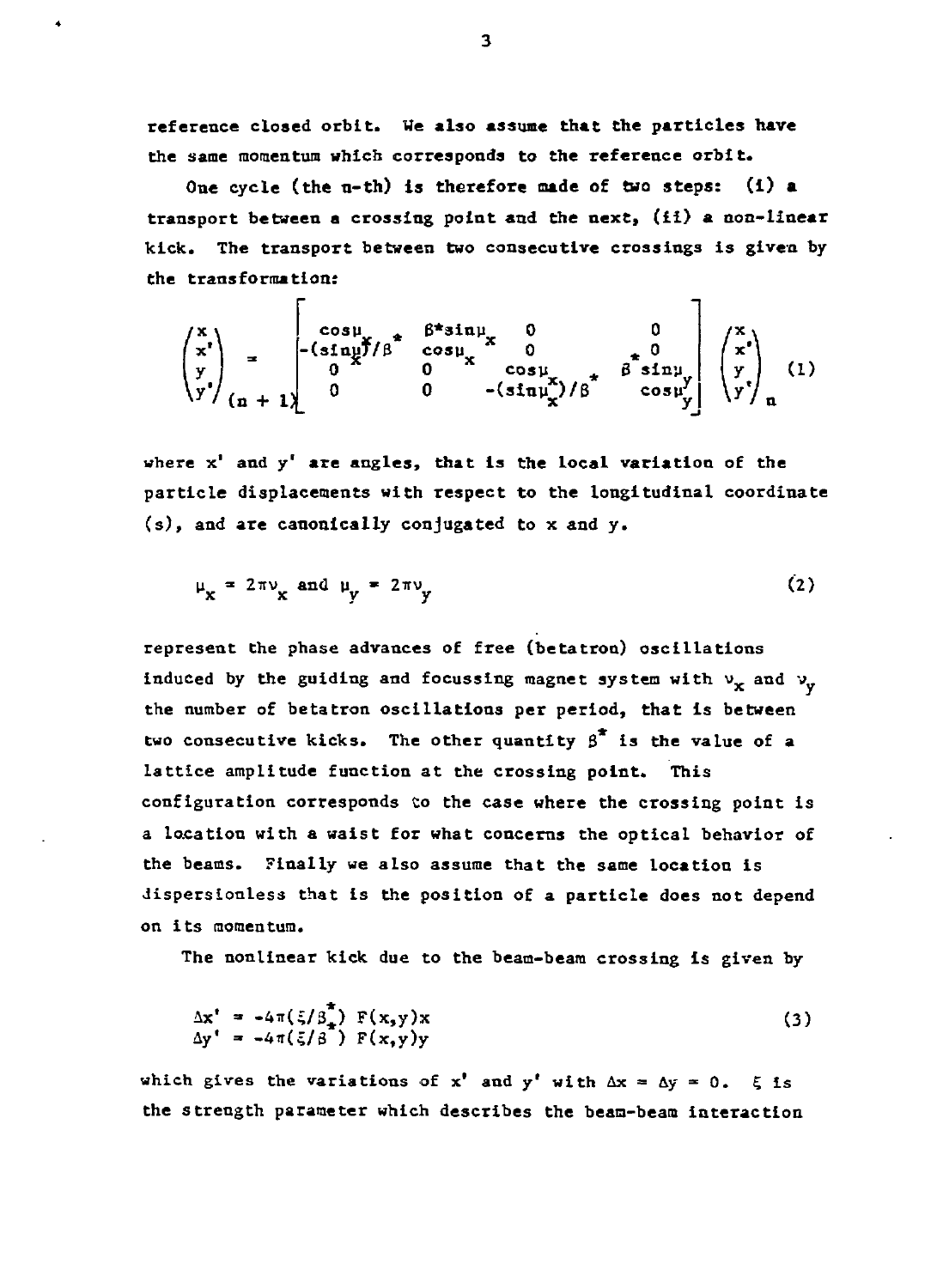**usually called as the beam-beam tune-shift, and for the assumed blgausslaa distribution**

$$
F(x,y) = \frac{1 - \exp(-\frac{x^2 + y^2}{2\sigma^2})}{\frac{x^2 + y^2}{2\sigma^2}}
$$
 (4)

**where a, as defined before, is the rms dimension of the strong beam cross-section. The strength parameter 5 depends of course on the intensity of the strong beam. In a proton-antiproton collider**  $typically \xi = 0.005$ , whereas in an electron-positron collider  $\xi$  is **as large as 0.05. Usually these numbers are limitations on the charge densities that can be obtained for the strong beams (protons and electrons), rather than by a real beam-beam effect, though of course this, which is the subject of investigation of this paper, causes also observable deterioration of the beam behavior.**

**It Is easily seen that the system described so far does not** really depend on  $\beta^*$  and  $\sigma$ , because they can be easily eliminated **by redefining for instance**

$$
u = x/\sigma \qquad , \qquad u' = \beta^{\mathsf{T}} x'/\sigma \qquad (5)
$$

and similarly v and v' for y, y'. Therefore our problen has only three parameters,  $v_x$ ,  $v_y$  and  $\bar{z}$ . Another set of variables of **course are the particle initial conditions**

$$
(x_0, x_0', y_0', y_0') \tag{6}
$$

**which can be given also in the scaled form (5).**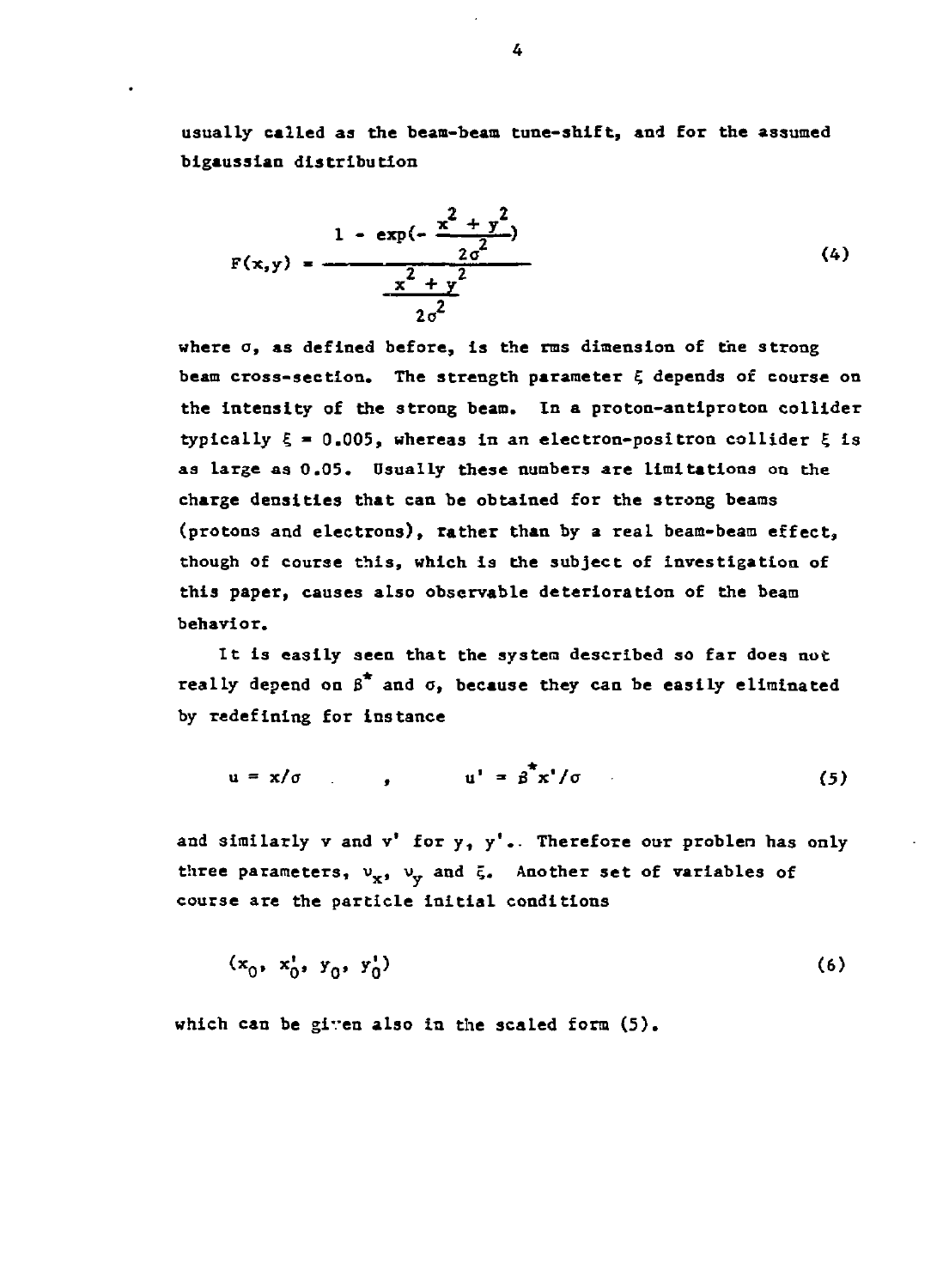### **THEORETICAL PREDICTIOKS**

**The model we have outlined above is an example of nonlinear mapping. To be observed that all the nonlinearity is concentrated** in the beam-beam kick. If the interaction parameter  $\xi$  goes to **zero than the mapping is exactly linear as one can see from the relation (1).**

**Several theoretical predictions have been made for this model. First it has bee- pointed out that single isolated resonances will show up within the strong beam distribution. If these resonances get large enough they could overlap\* causing the onset of stochastlcity where the trajectory of a particle can take a chaotic behavior. Estimates have been provided in the past for** the onset value of the strength parameter  $\xi$  which range from as low<sup>2</sup> as 0.05 to as large<sup>3,4</sup> as 0.25. Secondly, the model we have **described is a time dependent system with two degrees of freedom and it has been suggested that such a system could be subject to Arnold diffusion-", a slow process by which particles trajectories can move to large amplitudes. This effect does not have a threshold but the diffusion rate depends on the beam-beam tune**shift. It has been estimated <sup>6</sup> that for the model we have **considered a tune-shift of 0.005 can cause significant growth in the beam dimension to warrant about its stability in actual existing colliders.**

**Finally a more significant effect is the one generated in the** case the two betatron frequencies  $v_x$  and  $v_y$  are modulated in time **by some external driving mechanism like power supply ripple or energy oscillations coupled to the chromaticity of the collider, that is the dependence of the betatron frequencies with the particle momentum. The addition of the frequency of modulation increases the number of the beam-beam induced resonances and could cause either a more chaotic behavior of the particle trajectories or a growth of their amplitude beyond an acceptable limit.**

5.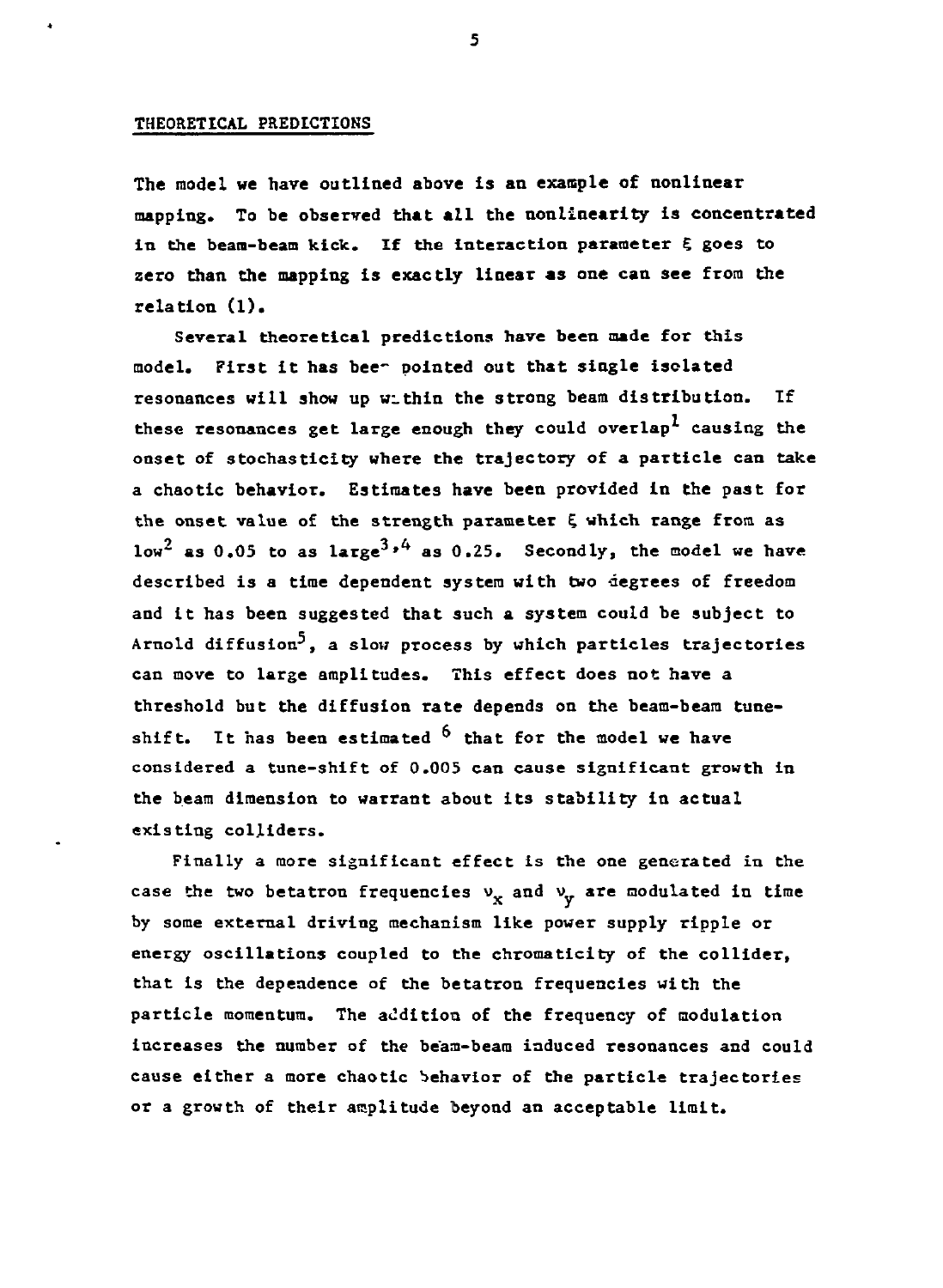**One can test these theoretical predictions with Intensive simulation of the particle motion on a computer as we have done, by repetitively applying the mapping made of (1), (3) and (4). We have found that indeed major resonances appear within the beam cross section and the particle motion is affected by their presence. Eventually, stochastic behavior of the particle trajectories will show up but at a too large beam-beam tune-shift to be of any serious concern in actual and realistic colliders. Our search for the Arnold diffusion has been negative. Actually in some cases, we have also been capable to prove a theorem by which jur system is integrable at least once. This would reduce the degree of freedom of our system to only one and in this case it is known that Arnold diffusion does not exist. Finally we have indeed verified that as one deviates form the simplicity of our system, for instance by simply adding externally driven modulation of the betatron frequencies, the system can become quite unstable. This Is the most worrisome aspect of our problem. In order to guarantee a good performance of the collider one has to pay attention to both the perturbations which are accidentally added to the system (noise) and the capability to tune awsy the working point (betatron tunes) to region which are less sensitive to the perturbations.**

### **CHAOTIC TRAJECTORIES**

**I am always frustrated when I go to workshops or conferences on non-linear analysis. The pure theorists always show me & picture of trajectories like the one shown in Fig. 1. This is the result of the standard mapping as obtained by J. Greene.<sup>8</sup> The equations of the standard mapping are the following**

$$
r_{n+1} = r_n - \frac{K}{2\pi} \sin(2\pi \theta_n)
$$
  
\n
$$
\theta_{n+1} = \theta_n + r_{n+1}
$$
 (7)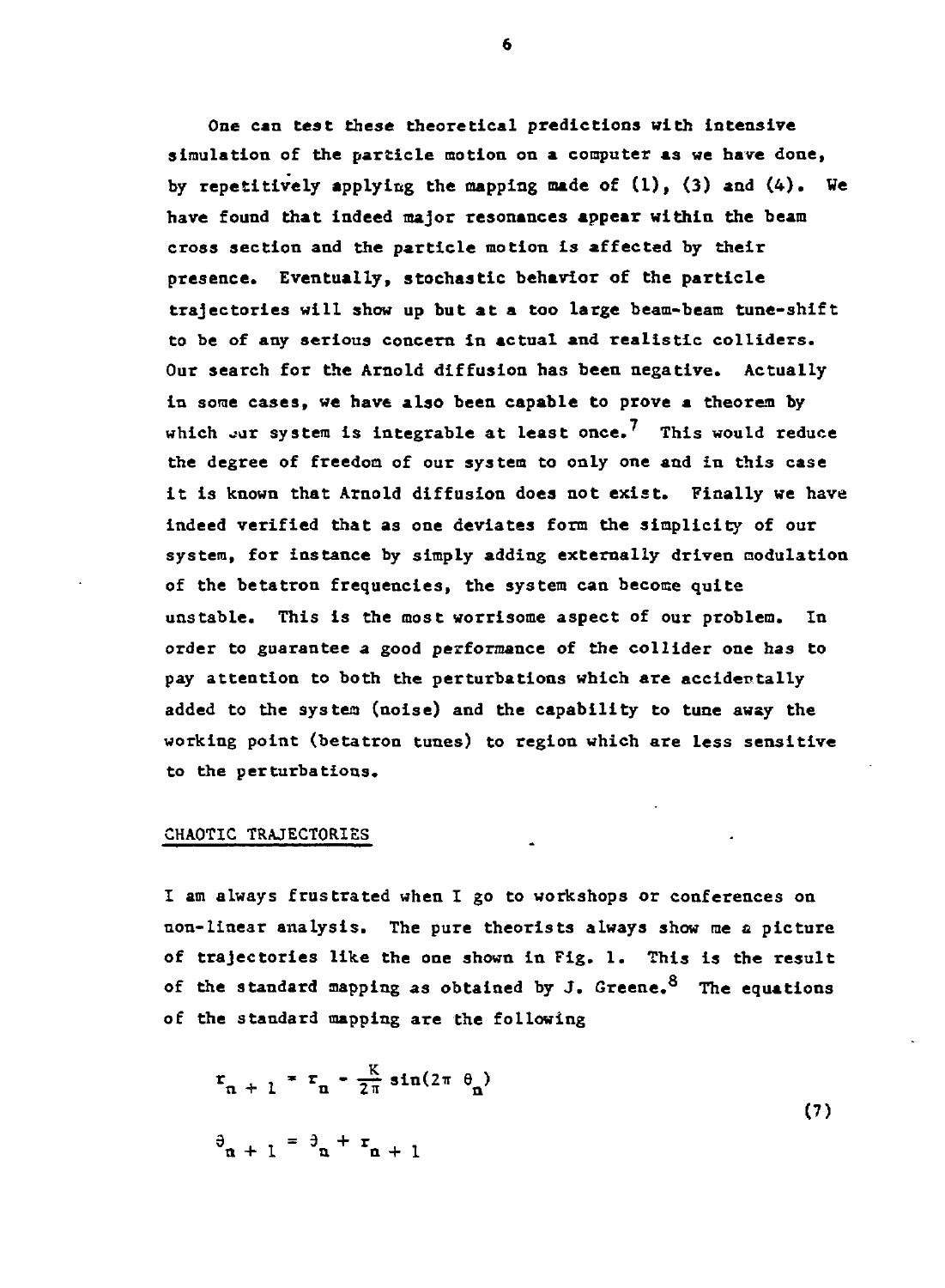The trajectories in Fig. 1 were obtained with  $K = 0.971635$ , and **one of them has a very clear and peculiar behavior. It is a "chaotic trajectory" the presence of which is proof that one is past the onset of stochasticity.**

**Yet when I try to get similar pictures for the one-dimensional beam-beam mapping I fail. The beam-beam napping we have outlined above can be easily reduced to one degree of freedom to give**

$$
x_n + 1 = Cx_n + Sy_n
$$
  
\n
$$
y_{n+1} = -Sx_n + Cy_n - F(x_{n+1})
$$
\n(8)

**where**

$$
C = \cos \mu
$$
,  $S = \sin \mu$ 

with  $\mu = 2\pi\nu$  and  $F_n(x_{n+1})$  is the interaction form.

**In Fig. 2 and 3 we show some of our results of the bean-beam mapping when**

$$
F_n(x_{n+1}) = g \frac{1 - \exp(-x_{n+1}^2/2)}{x_{n+1}}
$$
 (9)

and  $g = 4T^c$ .

**Clearly, in these examples, all the trajectories behave quite regularly. They show some typical "resonance islands", but none of them has a "chaotic" look like one in Fig. 1. Then, I ask, where is stochasticity for the beam-beam case?**

**Again the pure theorist would answer that I should be patient** and keep tracking on my computer code a little longer.

D. Edwards, <sup>9</sup> at Fermilab, decided to look for an answer with **his own means. He investigated both mappings (7) and (8) on the**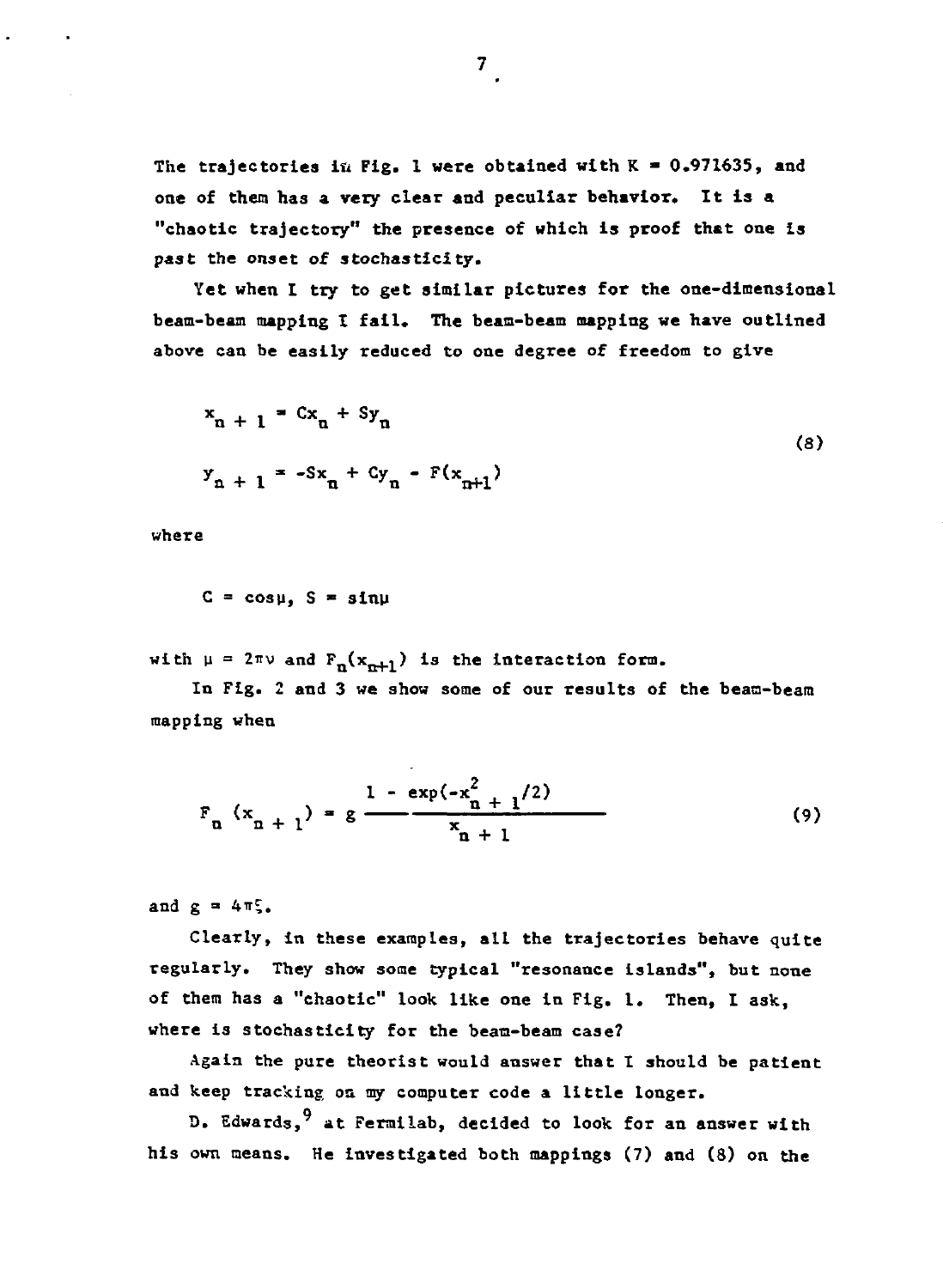**computer. He actually got the picture for the standard mapping very easily and consistent with Fig. 1. In particular, he shifted the origin to investigate the motion of a particle in proximity of the unstable fixed point and got one "chaotic trajectory" like the one shown in Fig. 4 very quickly, is only 670 iterations. He succeeded in observing "chaotic trajectories" also with the beambean mapping using the interaction form given by Eq. (9). Some of his results are shown in Fig. 5, but as one can see, he had to** take extremely large values of the coupling parameter  $g = 4\pi \xi$ . For instance  $a \tisin 0.08$  was not large enough to exhibit anything **peculiar. The formation of a "chaotic trajectory" is very obvious for 5 • 0.4. Again, these pictures can be obtained very quickly with no more than one thousand iterations. The conclusion is that it is very difficult to find trajectories that look "chaotic" for** the beam-beam case and small  $\xi$  parameters  $(\stackrel{\leq}{\sim},1)$ .

**We like to stress a major difference between the standard mapping and the beam-beam mapping. In Eq. (7) the strength parameter is given by K, and if this constant is taken to be Identically zero one reduces to an integrable system extremely non-linear. It is because of this basic non-linearity, I believe,** that "chaotic trajectories" appear so easily as soon as a little **amount of non-linear perturbation is added. On the contrary, the** beam-beam model is governed by the strength parameter  $g = 4\pi\xi$ . If **g = 0 then one reduces to a mapping that is extremely linear. At** this purpose, observe that the variables  $(r, \theta)$  can be thought of **as the action-angle correspondents of the rectangular coordinates (x,y) in Eq. (8). It is basically more difficult to observe "chaotic trajectories" in a linear system to which some amount (small) of non-linearities has been added. Me suggest that a modified version of the standard mapping is also investigated. This can be written as follows**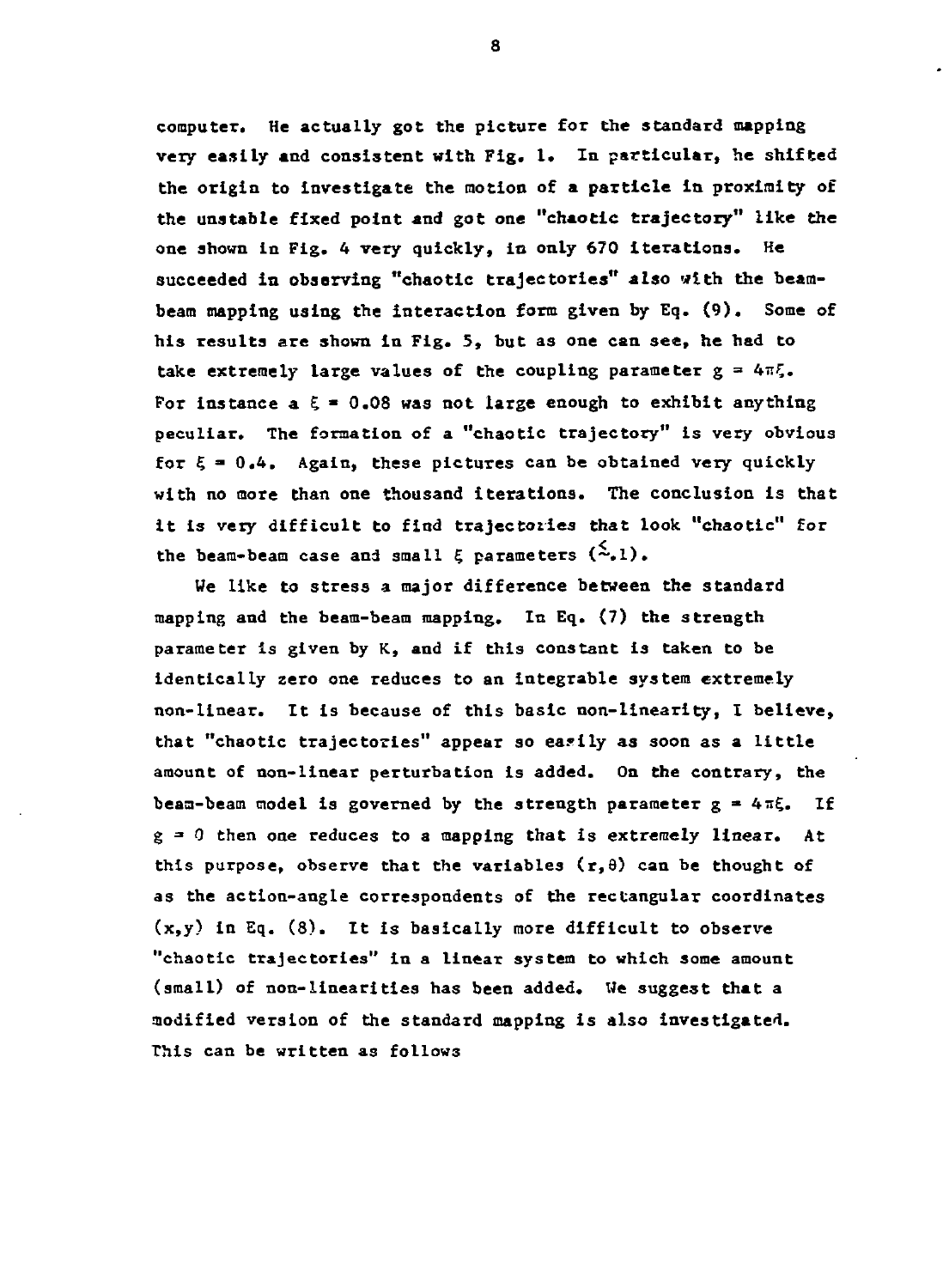$$
r_{n+1} = r_{n} - \frac{K}{2\pi} \sin(2\pi\theta u)
$$
\n
$$
r_{n+1} = \theta_{n} + K r_{n+1}
$$
\n(10)

**where the strength parameter K has also been added to the second equation. In this model when K goes to zero one reduces to a linear system as in the case of the beam-beam model.**

**Yet, there are many chaotic trajectories also in the pictures of Figs. 2 and 3. Only now these trajectories are more difficult to observe and eventually can be detected with other techniques than just tracking a mapping on a computer.**

**During our analysis we have discovered "chaotic trajectories" by pure chance during our search for the beam-beam effect in a way we are going to explain later. Before though, we should give a more specific definition of chaotic trajectories. This is done with reference to Fig. 6. We take two particles (A and B) very close to each other in the common phase space and close to a trajectory (ellipse) that for one reason or another we know to exist. After a long period of time we look at the new position of A. and B. There are three possibilities: (i) A and B are still close to each other and to the reference orbit' in this case we say the trajectories are "regular", (ii) A and B are far away from each other and also moved to different amplitudes. In this case the two trajectories are "chaotic", (iii) It is also possible though, that the two particles are quite far apart from each other but they are still close to that initial reference orbit. Their trajectories, of course, are also "chaotic", though their divergence from each other is only in pha3e and not in amplitude. They are clearly confined to a very thin stochastic layer. It Is the latter type of chaotic trajectories that exist in the beam-beam mapping (for moderate strength parameters) and are more difficult to be observed. It is this type of "chaotic trajectories" that eventually we had the chance to observe in our computer simulations.**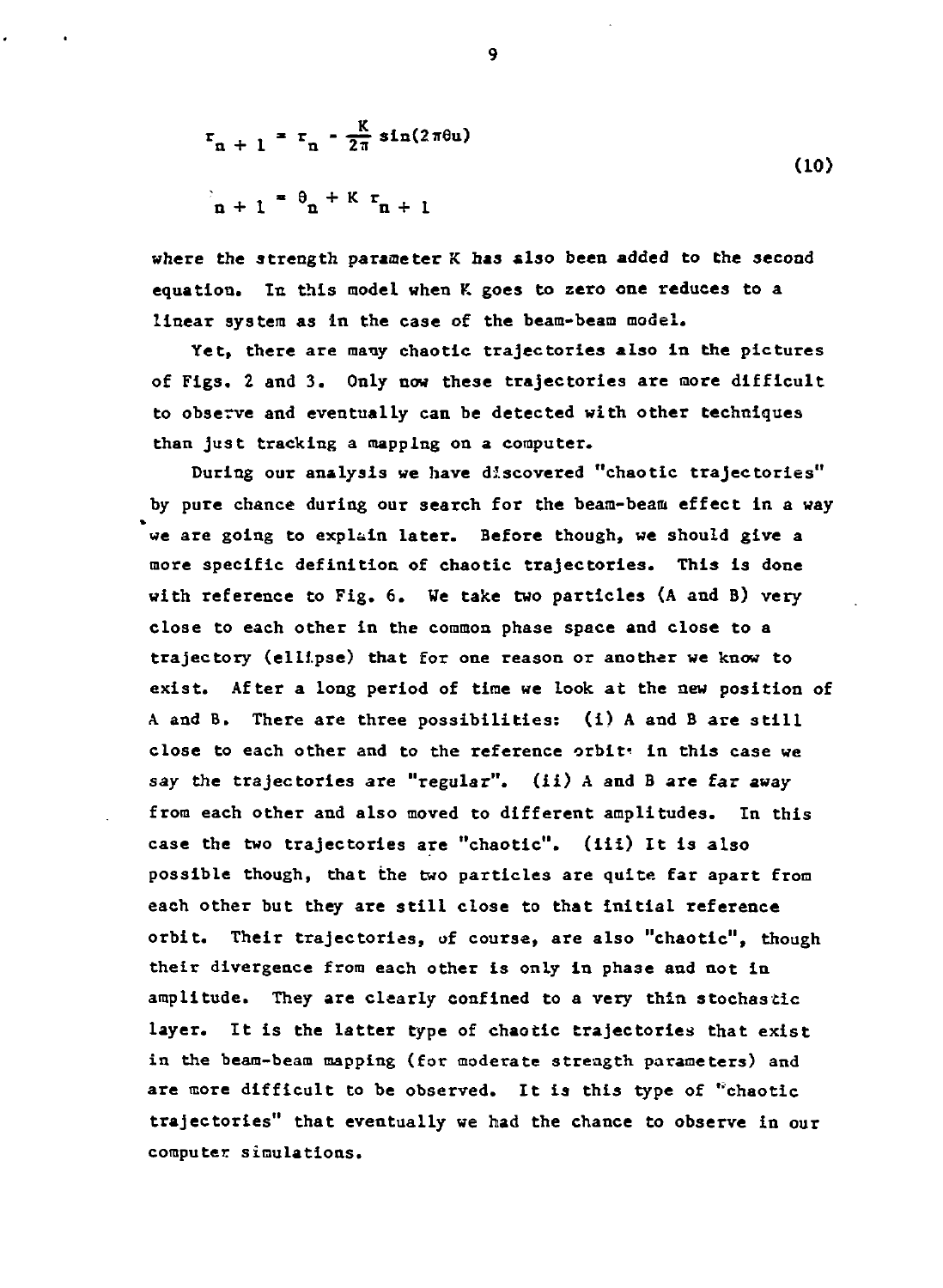## **SEARCH OF THE ARNOLD DIFFUSION**

**During our search for the Arnold Diffusion <sup>10</sup> » <sup>1</sup> <sup>1</sup> with the beambeam effect in two dimensions we have analyzed in quite some detail three cases which are shown In Fig. 7. The three cases are**

A: 
$$
v_x = 0.245
$$
  $v_y = 0.245$   
\nB:  $v_x = 0.245$   $v_y = 0.120$   
\nC:  $v_x = 0.3439$   $v_y = 0.1772$ 

**where we have disregarded the integer part of the betatron tunes since it does not enter our analysis. The beam-beam simulations were done with a tune shift parameter 5 = 0.01, one crossing per revolution, circular geometry and for weak-strong interaction. Tracking was done on the computer adopting the mapping given by (1), (3) and (4). We have followed the motion turn after turn typically of 100 particles at the time, the initial conditions (6) of which were selected randomly following gaussian distributions with rms widths that matched the strong beam distribution. Our goal was not only to observe the motion of individual particles but also to derive the dimension of the test (weak) beam in all directions by a straightforth measurement at the computer. The beam dimension was then plotted versus time to observe if auy growth should have occurred. At this purpose we have developed a statistical method, very similar to those used by expeimentalists in the same conditions, to judge the significance of our results and to make positive conclusion well above statistical errors. We used the Fermi lab CYBER system as computer and adopted double precision notation with 23 significant digits. We verified that the determinant of (1) Is close to unit to 10~<sup>27</sup> accuracy and we decided to calculate the non-linear kick (3) and (4) exactly for each particle and turn after turn with no approximation, truncation or interpolation. We have obviously some philosophical**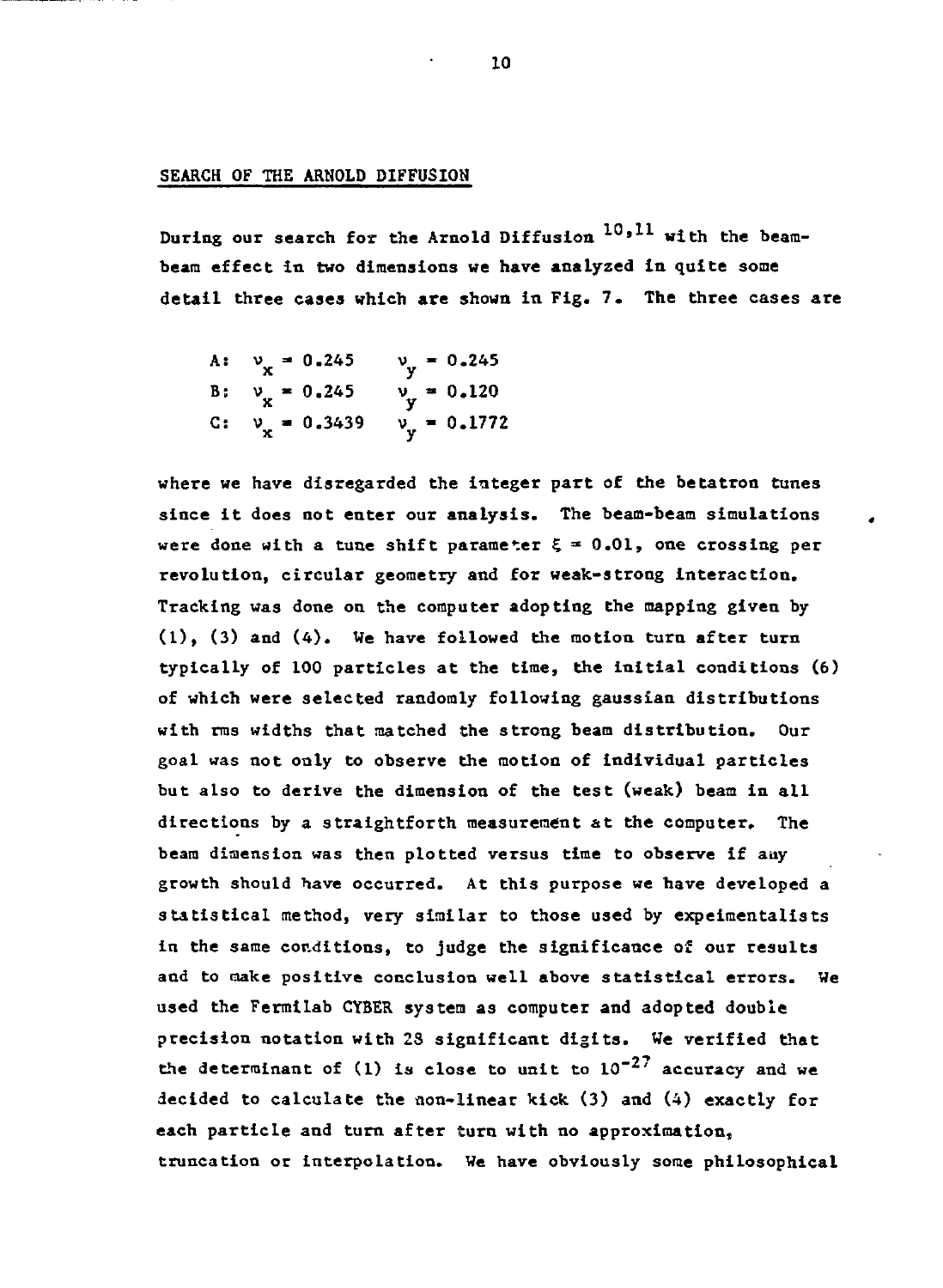**difficulties to justify the need for such accuracy when we know that even In the ideal case of no external perturbation added we have eventually to face the Heisenberg uncertainty principles...** i **We do not believe particles would "know" their position and velocity so accurately as we were pretending during our computer simulations.**

**In case A. and B we have simulated 40 minutes real time (120 million revolutions), for case C only 20 minutes. But with the statistical analysis mentioned above we have been capable to extrapolate the stability of the motion well beyond the actually simulated times, of which the reader should be capable to appreciate already the considerable length. No significant growth has been observed for ca3e A and C with a double time for the beam emittance having a lower limit of approximately 100 days. In case B we have noticed some significant growth with a double time of approximately 10 days.**

**We have tried to explain our results. Case A corresponds Co** equal tunes  $v_x = v_y$  and we have proven a theorem<sup>7</sup> by which indeed **this case is integrable and the number of degrees of freedom can be reduced to only one. In this case Arnold diffusion does not exist and we believe this to be consistent with our results. Case C whijch has also shown a remarkable stability, sits in a region of the tune diagram which is free of any beam-beam induced resonance up to and including the 9-th order. To understand this we have to** stress the significance of the betatron tunes  $v_x$  and  $v_y$  as they **appear in the mapping notation of (1), (3) and (4). They would correspond precisely to those particles that have very large amplitude of oscillations, since in this case, to first order, there is a cancellation in average of the beam-beam kick (3) and (i) over long periods of time. But the particles with small amplitude oscillations have their actual tunes shifted both by 5 itself as one can see expanding the forms (3) and (4) and retaining only the linear terms. Thus ? Is also a measure of the spread of actual betatron tunes across the distribution of the**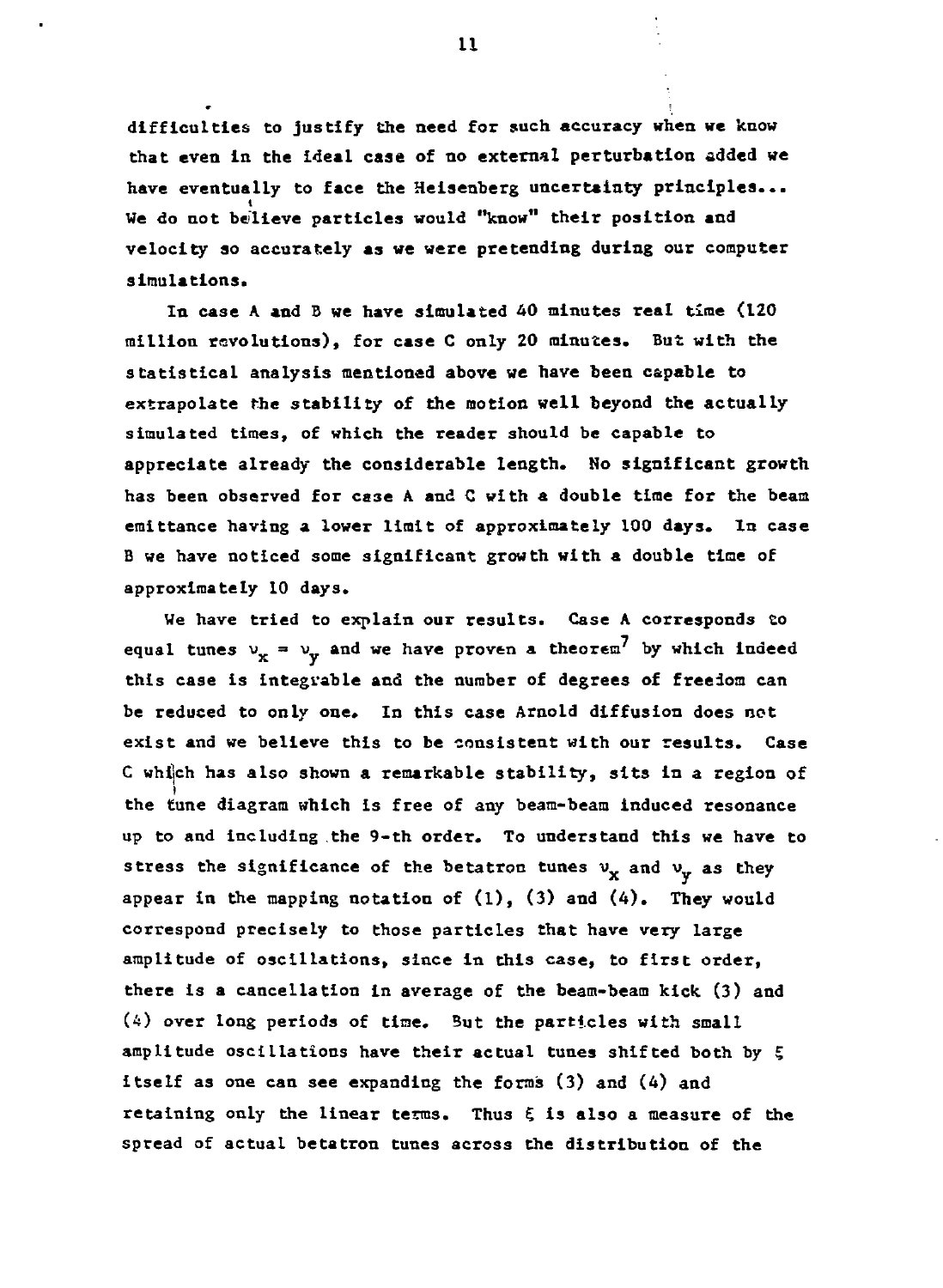**test beam. We hare verified that despite of this spread (0.01) there are no resonances of order lower than 10-th across the beam distribution for case C. This is not true for case 6 where Actually resonances of order \*s lent as fourth traverse the beam phese space. But even in this case diffusion rates are so small that we exclude they can have any significance to a realistic collider when more technical limitations are taken into account (vacuum, power supply noise, etc.).**

# **REVERSIBILITY TEST AMD CHAOTIC TRAJECTORIES**

**Because of the length of our simulations we decided, to subject some of our particles to a reversibility (also said repeatability) test. After taking them forward for some 60 million turns recording their positions in the phase space every 200,000 turns or less, we reversed the tracking and compared the particle position before and after the reversal. A typical behavior of the error, i.e., of the accuracy lost, is shown in Fig. 3 for three particles. The error increases linearly at a rate as expected from cut-off error. Yet for case B we found one particle that behaved as shown in Fig. 9 with a loss of accuracy increasing exponentially. He call this a "chaotic trajectory"** particle. The rate of accuracy loss is called the Lya<sub>Lu-</sub>ov **coefficient and it is a measure at which rate two particles, initially very close to each other, diverge from each other.**

**We decided to subject all the particles to the reversibility test. This test does not take long computer time because it is just enough to check whether the error grows linearly or exponentially. He decided to track particles 200,000 turn forward and 200,000 turns back. The results are given in Table 1. No chaotic trajectories have been found in cases A and C. "Chaotic trajectories" have been found only in case B. And this fact seems to be consistent with the rather marginal growth observed for this case. Our results say that about 25% of the phase space Is**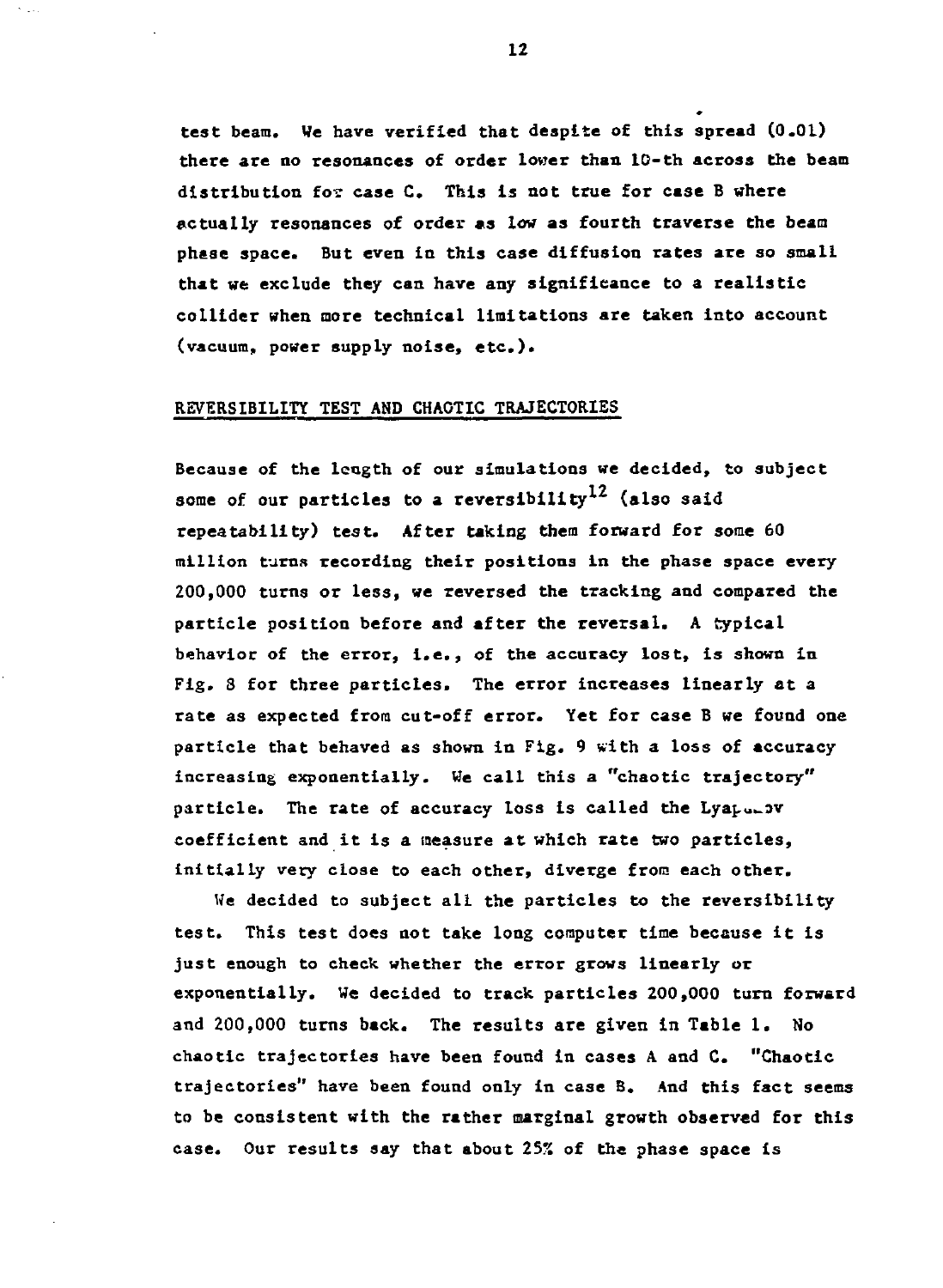| Case | No of particles<br>tested | No of Particles<br>that failed the<br>reversibility test |
|------|---------------------------|----------------------------------------------------------|
| A    | 100                       | none                                                     |
| B    | 500                       | 127                                                      |
| c    | 100                       | none                                                     |

**Table 1. Results of Reversibility Test**

**embedded with chaotic trajectories. Indeed we believe that since particles have initial conditions taken randomly, the fraction of the particles that fail the reversibility test gives a measure of the fraction of the phase space that is "chaotic". In Fig. 10 we show the distribution of the initial conditions of all the chaotic trajectories for case B. In Fig. 11 we give the distribution of 100 particles chaotic or not for comparison. In the background of these figures we have shown typical trajectories indicating the presence of a 4-th order resonance. The chaotic trajectories are those that seem traverse the regions in the proximity of unstable fixed points. Whsn we have repeated the tracking for case B but excluding those particles that have shown a chaotic behavior, we found that also this case gave a doubling time for the beam emlttance in excess of 100 days similar to cases A and C.**

Chirikov proposed a criterion<sup>1</sup> for estimating the density of **stochastic phase space which is based on the stochastic parameter**

# **<sup>s</sup> ^ width of a non-linear resonance separation between resonances**

**To check this criterion we have made a systematic search''<sup>3</sup> of "chaotic trajectories" in the tune diagram. Our results are shown in Figs. 12, 13, and 14. The numbers given at the intersections of resonances is the number of particles that failed the reversibility test out of 100. No chaotic trajectories have been** found along the main diagonal  $v_x = v_y$  and the upper left region **behaves the same as the lower right one, obviously for symmetry reasons as one can see. Our result is independent of the beam-**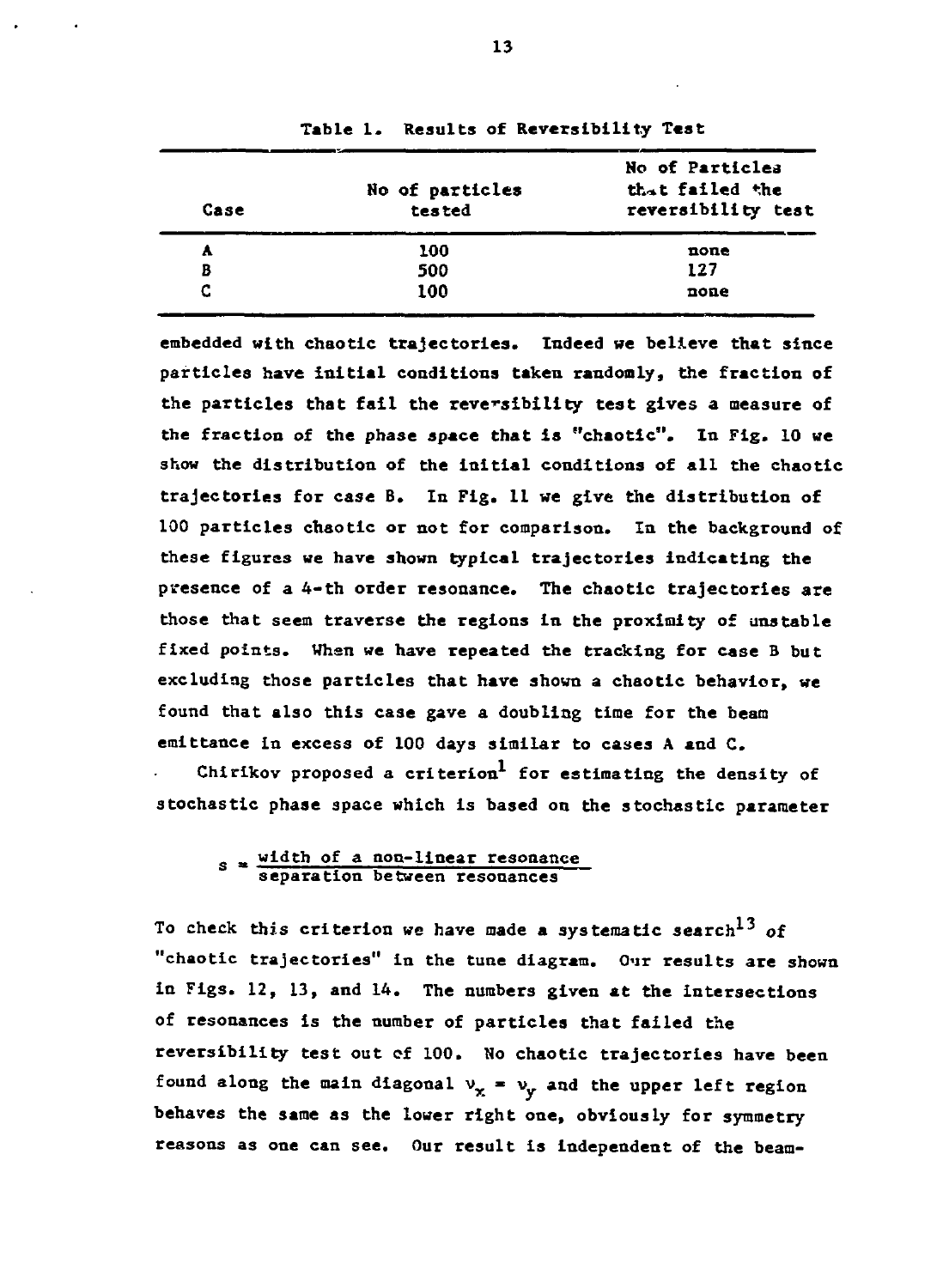**bean strength parameter (the beas-beas tune shift) ?. We have** checked this for  $\epsilon = 0.005$ , 0.010 and 0.02. The explanation to **this is that the picture of resonance islands is the phase space does not depend on 5 but only on the betatron tuaes. We have also verified that the number of "chaotic trajectories" is larger at the intersection of uajor, low-order resonances. Somebody has suggested that the search for "chaotic trajectories" can also be done by observing how two particles initially close to each other move away froa each other. Yet it is not clear how close the two particles ought to be at the start because this would require some knowledge of the thickness of the stochastic layers. The method we have established seems to be more effective. At the time the particle motion is reversed, its position is shifted by the smallest amount as possible compatible with the (double) precision of the computer. All the chaotic trajectories we have found so far did not show any considerable amplitude growth; their motion was always bounded but subject to a strong phase randomization.**

**We have searched for chaotic trajectories also for the one\* dimensional mapping (8). We scanned resonances up to tenth order included. We failed to observe any chaotic trajectories for 5< 0.15. Since we were taking 100 particles at the time in our simulation, this implies that less than 1% -of the phase space is** chaotic. For  $\xi \sim 0.15$  chaotic trajectories suddenly appear at 10% **level to increase to 30% for 5~ 0.3. Chaotic trajectories were observed mostly when major low-order resonances were included within the tune-spread.**

## **MODULATION OF BETATRON TUNES**

**The number of chaotic trajectories increases considerably when tune modulations are added. Moreover in this case a new class of chaotic trajectories appears: these are chaotic trajectories with amplitude growth.**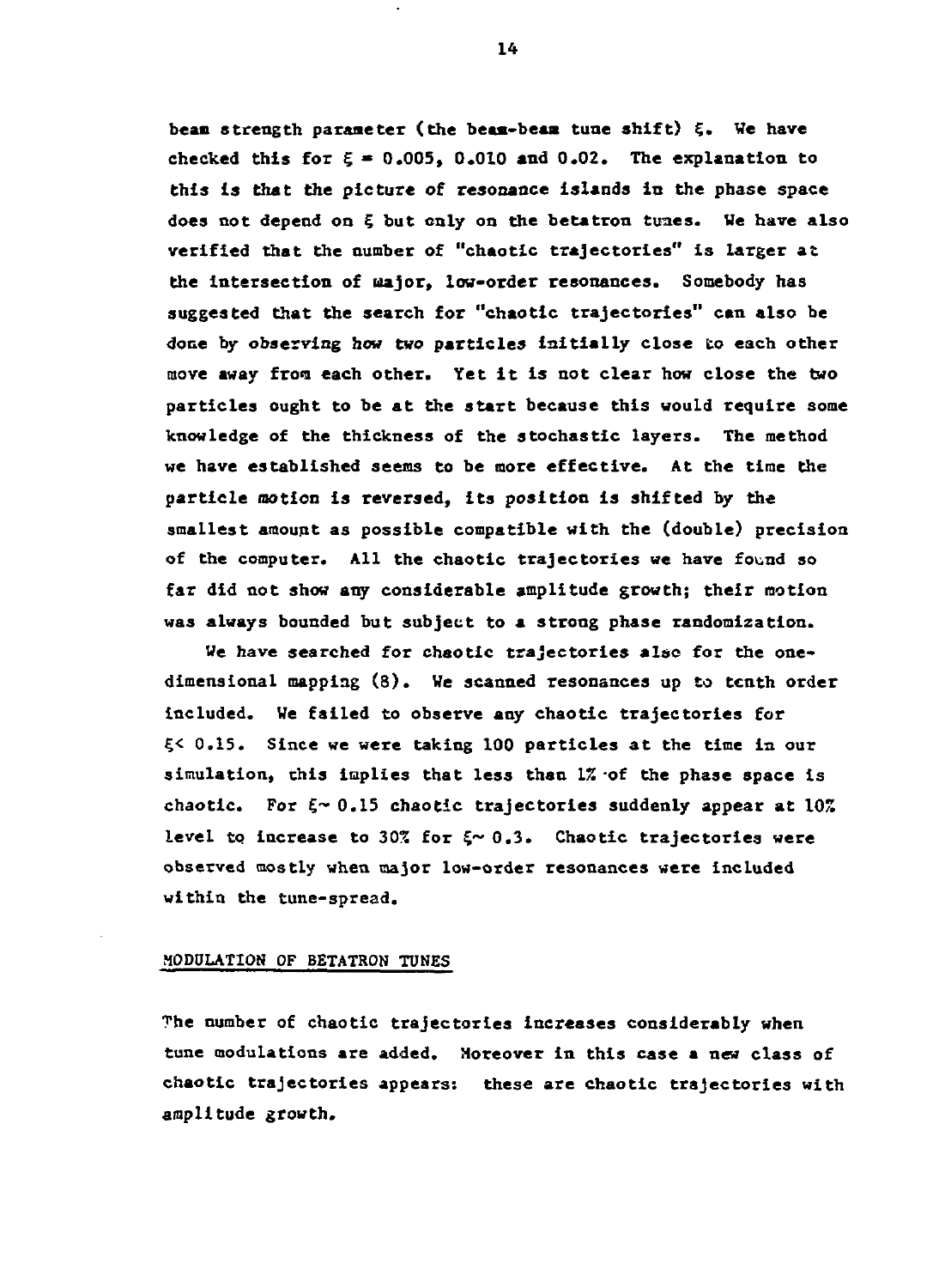**To study the effect of the betatron tune modulation we have considered case C as defined in the previous section and let the tunes vary<sup>1</sup> ^ according to**

**vx » 0.3439 + a sinQ**  $v_r = 0.4772 + b \sin\theta$ 

**where**

 $\theta = 2\pi \frac{n-1}{N}$ ,  $n = 1,2,3...$ 

**N an integer, describing the periodicity of the tune modulation, and**

**a > 0.001 to 0.01 in step of 0.001 b = +a or -a**

The beam-beam strength parameter was taken again to be  $\xi = 0.01$ . **We followed 100 particles for 6 million turns (about two minutes of real time). We remind that no chaotic trajectories were observed for case C in absence of tune modulation. In Fig. 15 we show the tune diagram and three major, low-order resonances surrounding a square of 0.01 side where the 100 particles are located initially.**

**Summary of the results: N » 1000**

 $i)$  In the  $b = +a$  case we saw no significant changes in the **rms beam emittance for a < 0.009. However, for a « 0.01 some statistically significant changes appear. There is a strong anticorrelation between horizontal and vertical emittances. There is a statistically significant rms emittance change of about 1% over 6 million turns, corresponding to a double time of 0.1 days.**

**ii) In the b » -a simulations more dramatic changes occur. For a < 0.003 nothing significant happens, but for a > 0.004 there is . fast blow-up of the beam emittances, with doubling times of minutes rather than days. The blow-up is evident within 200,000 turns of particle motion and continues at slower rate throughout 6 million turns. The result of the doubling times are shown in Fig. 16 versus 5v = a, the amplitude-of the modulation.**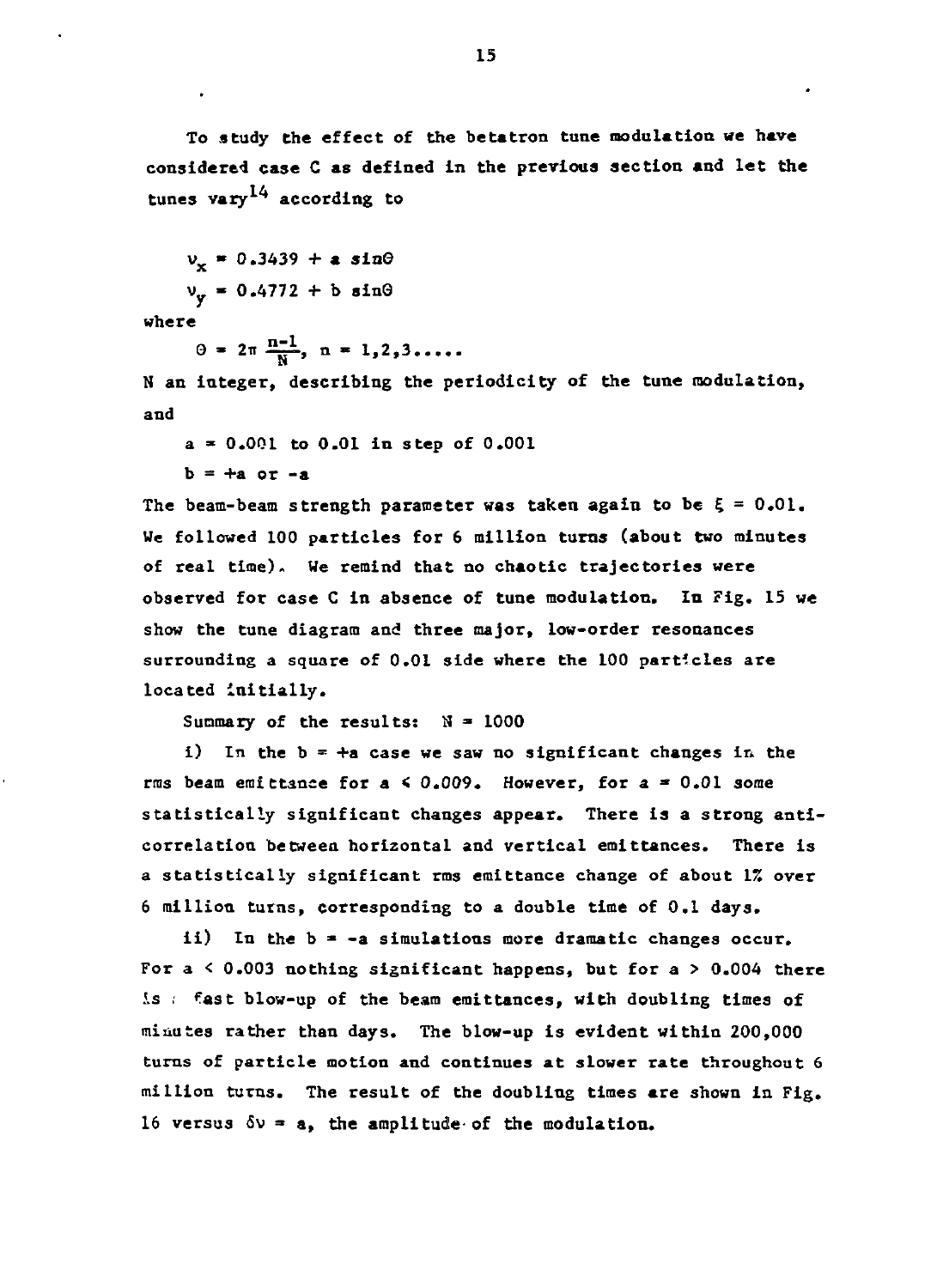**We can explain these results by pointing out that only one major resonance of the 8-th order is within reach of the tune modulation for the b » +a case, whereas beam particles can cross** two resonances of even lower order (3rd and 6th) for  $b = -a$ . **Clearly this result is strongly tune dependent and it is reasonable to expect a better performance with a careful choice of the working point.**

### **REVERSIBILITY TESTS WITH TUNE MODDLATIOH**

**We have subjected all our particles to the reversibility test including the tune oscillations. The results are as follows.**

 $i)$  In the case  $b = +a$  we have found chaotic trajectories only **for a » 0.01 and there were only few of them (3-6%).**

**ii) For b - -a we did not observe chaotic trajectories for a < 0.003. The results for a > 0.003 are given in Table 2.**

| а<br>$b = -a$ | Number of Chaotic<br>Trajectories |
|---------------|-----------------------------------|
| 0.004         | 10 out of 100                     |
| 0.005         | 39                                |
| 0.01          | 36                                |

**Table 2. Results of Reversibility Test with Tune Modulation**

**We have found three groups of particles:**

- **1. "Non-chaotic" (repeatable) trajectories which do not change their amplitude substantially in long-time simulations.**
- **2. "Chaotic" trajectories which may undergo some change in mean amplitude but do not diverge to large amplitudes.**
- **3. "Chaotic" trajectories which do diverge to large amplitudes.**

**We clearly have noticed a strong correlation between the appearance of the last kind of particles and bean emittance**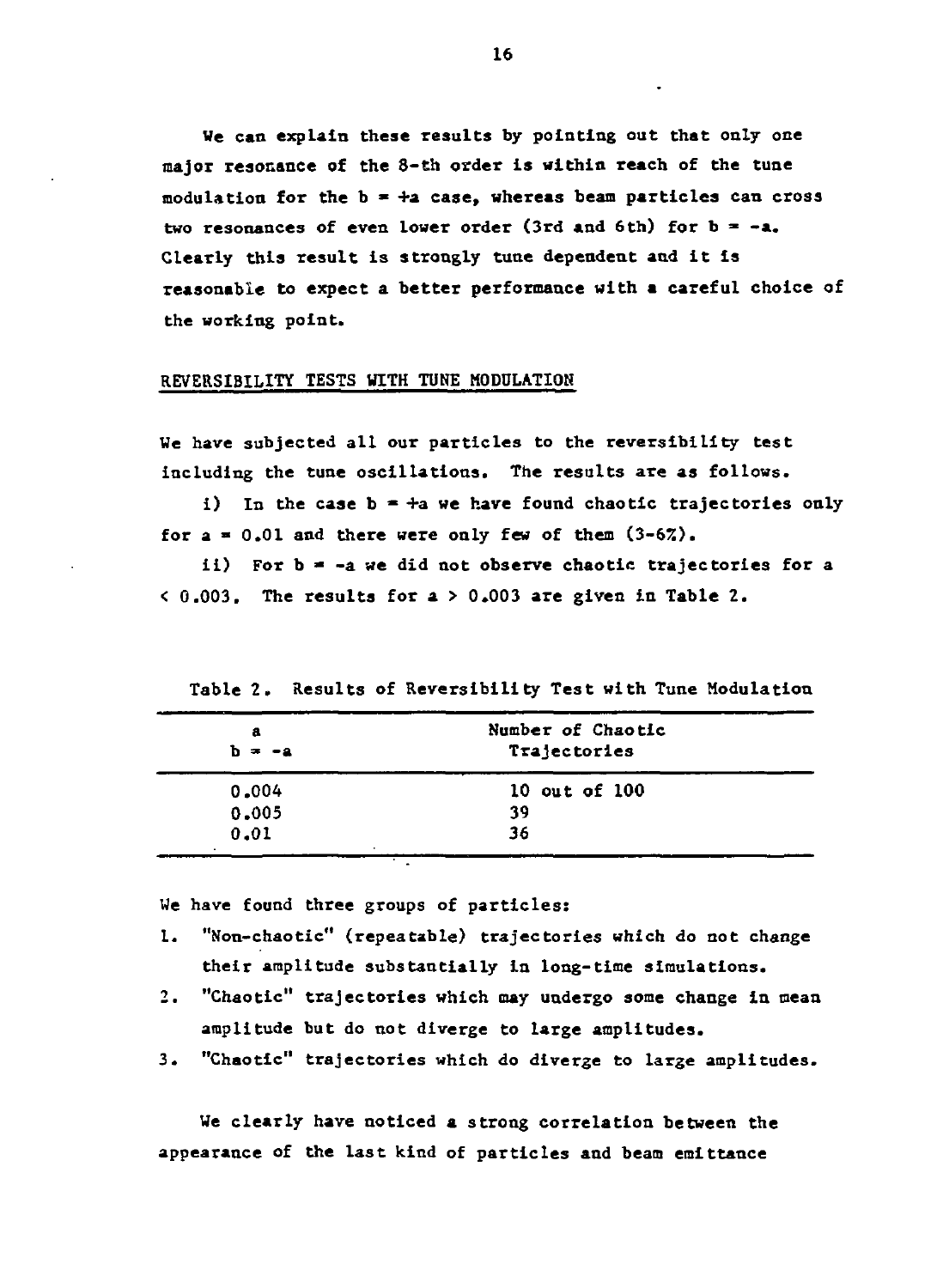**growth. Regular particles are those that do not cross the loworder resonances as shows in Fig. 17; they correspond to small betatron amplitude. Chaotic trajectories appear when particles cross at least one the major low-order resonances. Chaotic trajectories that grow to larger amplitudes already start with large values, that is, those located at the tail of the beam** distribution. In Fig. 17 we show the distribution of the 100 **particles averaged over the first tune oscillation in our simulation. The two straight lines are major resonances that the beam has a chance to cross. The small amplitude particles are located in the upper right corner, and the betatron tunes increase moving along the diagonal downward. The same distribution is shown in Fig. 18 but 3 million turns later. As one can see the large amplitude, "chaotic" particles have been pushed to even larger amplitude in a region where they do not cross any further the two major resonances shown.**

**We have also varied N, the number of revolutions per tune oscillation period, the results are given in the following Table 3.**

| N      | No. of Chaotic<br>Trajectories<br>out of 100 | No. of Trajectories<br>that diverge to<br>large amplitude<br>out of 100 |
|--------|----------------------------------------------|-------------------------------------------------------------------------|
| 8      | 0                                            | 0                                                                       |
| 16     | 0                                            | 0                                                                       |
| 32     | 10                                           | 0                                                                       |
| 64     | 7                                            | 0                                                                       |
| 100    | 5                                            | 0                                                                       |
| 200    | 13                                           | 3                                                                       |
| 400    | 28                                           | 18                                                                      |
| 600    | 29                                           |                                                                         |
| 800    | 40                                           | 27                                                                      |
| 1000   | 41                                           |                                                                         |
| 2000   | 50                                           | 24                                                                      |
| 4000   | 46                                           | 22                                                                      |
| 10000  | 42                                           | 18                                                                      |
| 100000 | 39                                           | 7                                                                       |

**Table 3. Results of Repeatability Test with Betatron** Tune Modulation  $(± case,  $ξ = 0.01, a = 0.005)$ )$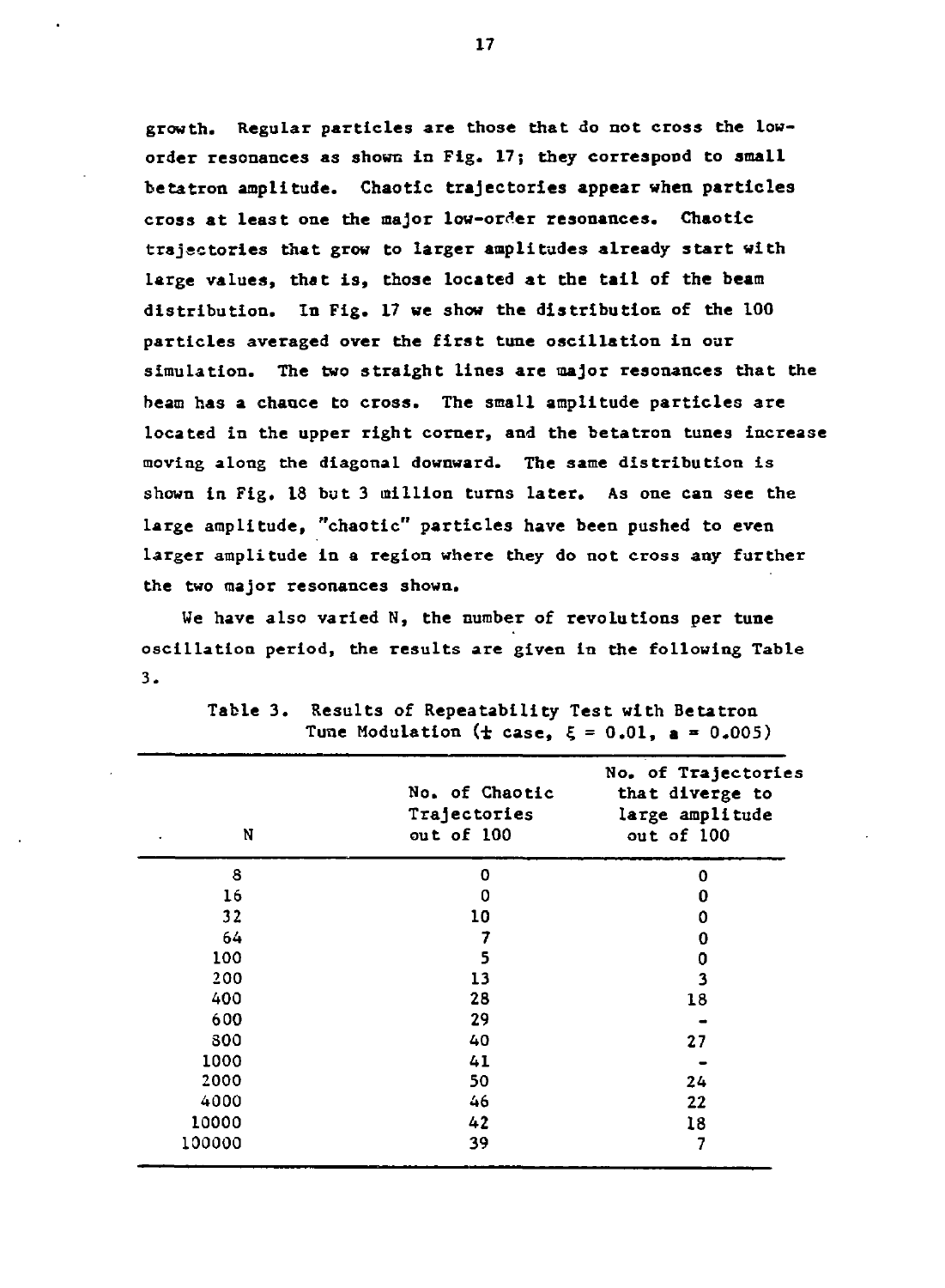**These resalts are also shoes la Fig. 19 where also the growth Tales of the beast exittanse are plotted versus 13. Chaotic trajectories appear for S > 15 and their aesber Increases until** they saturate around the 50% level. At the same time the onset for fast beam growth is around N = 100. This growth seems to peak **at H » 10,000 and decreases after that. Ve believe that the aaxi-mun growth rate corresponds to a frequency modulation which equals the precession frequency of the particle trajectories captured by the aajor resonance ia range. This is supported by the fact that also the trajectories Chat increase to large amplitude, and therefore cause beaa eaittaace growth, appear for X > 100 and their noaber peaks around K » 1000 to decrease again for** longer periods of modulation. Nevertheless we should also point **out that all oar ^initiation rues for this case included only and always 200,000 turns and therefore the nuaber of aodulation cycles varied accordingly. In Fig. 20 ve plot the Lyapunov coefficient, that is the rate at which two chaotic trajectories, initially close to each other, diverge fron each other. As one can see the coefficient is actually constant up to N » 4000 and then drops rather considerably.**

**It seeas to us that the phenomenon we have discovered during our tracking is consistent with the observations ia the**

**SppS collider where indeed a bean loss in the weak bean (the aatiprotons) has been observed as due to crossing of niajor resonances due to magnet imperfections and to a tune spread in the beaa induced by the beam-beam interactions.**

## **CONCLUSION**

**The beam-bean interaction in a proton-antiproton collider is a very iaportant issue for accelerator physicists considering Che difficulties involved in collecting precious particles like**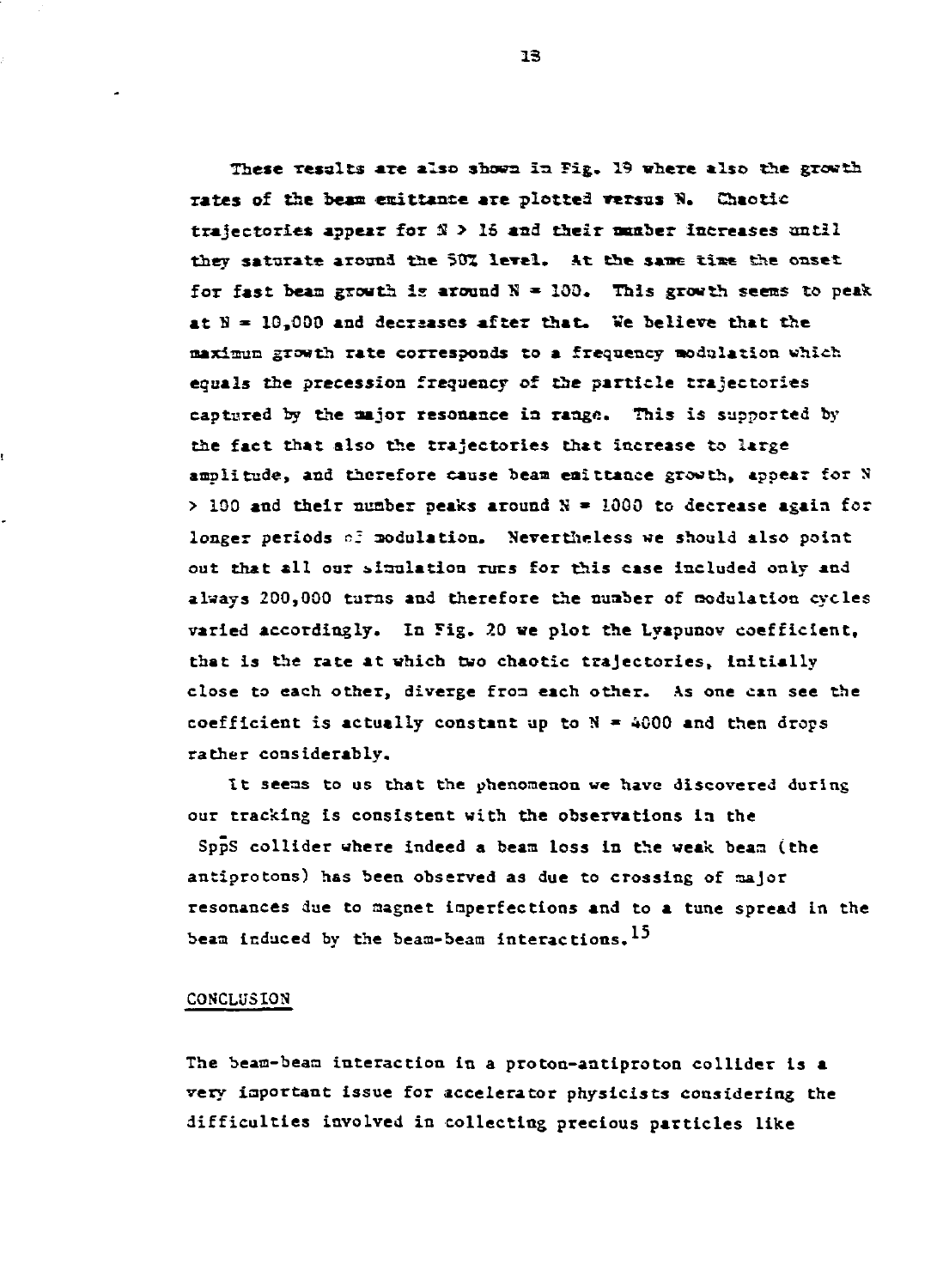**anttprotons. In the past we have been Involved with tow different kinds of problems that, because of the nonlinear nature of the beam-beam interaction, can lead to a reduction of the collider performance.**

**In the first group we have very basic effects like the presence of resonances, the onset of stochasticity and Arnold diffusion, that mathematicians have discovered for other nonlinear systems. They are very intrinsic instabilities associated to our system defined by (1), (3) and (4) where no other ingredients need to be added. We believe now that, though these effects can indeed exist, they are not of any serious concern to the performance of the collider. The time and the strength involved before these effects are noticeable are of too large size and other technical limitations are to be considered first. The picture of single resonances is certainly correct but we like to dismiss the importance of stochasticity and Arnold diffusion.**

**The second group includes those effects to which en accelerator physicist should really pay more attention. These effects cover the realistic range of performance of a collider when engineering details like power supply noise, residual gas in the vacuum chamber, phase oscillations coupled to lattice behavior could cause a more reasonably expected limitations. We have covered one of such details where the betatron tunes are modulated at some frequency by external causes. The hope is that once one of these effects has been found with simple computer experiments like tracking we have shown In this paper, one can turn to an analytical explanation of the effect to replace the need for long computer searches. For instance a complete theory of a single resonance crossing is, in our opinion, at this date still outstanding.**

**We agree with the mathematicians on the existence of chaotic trajectories. We hope the reader appreciates the methods we have invented to discover them like the reversibility test. We are planning to include these methods in other tracking codes (PATRIS)**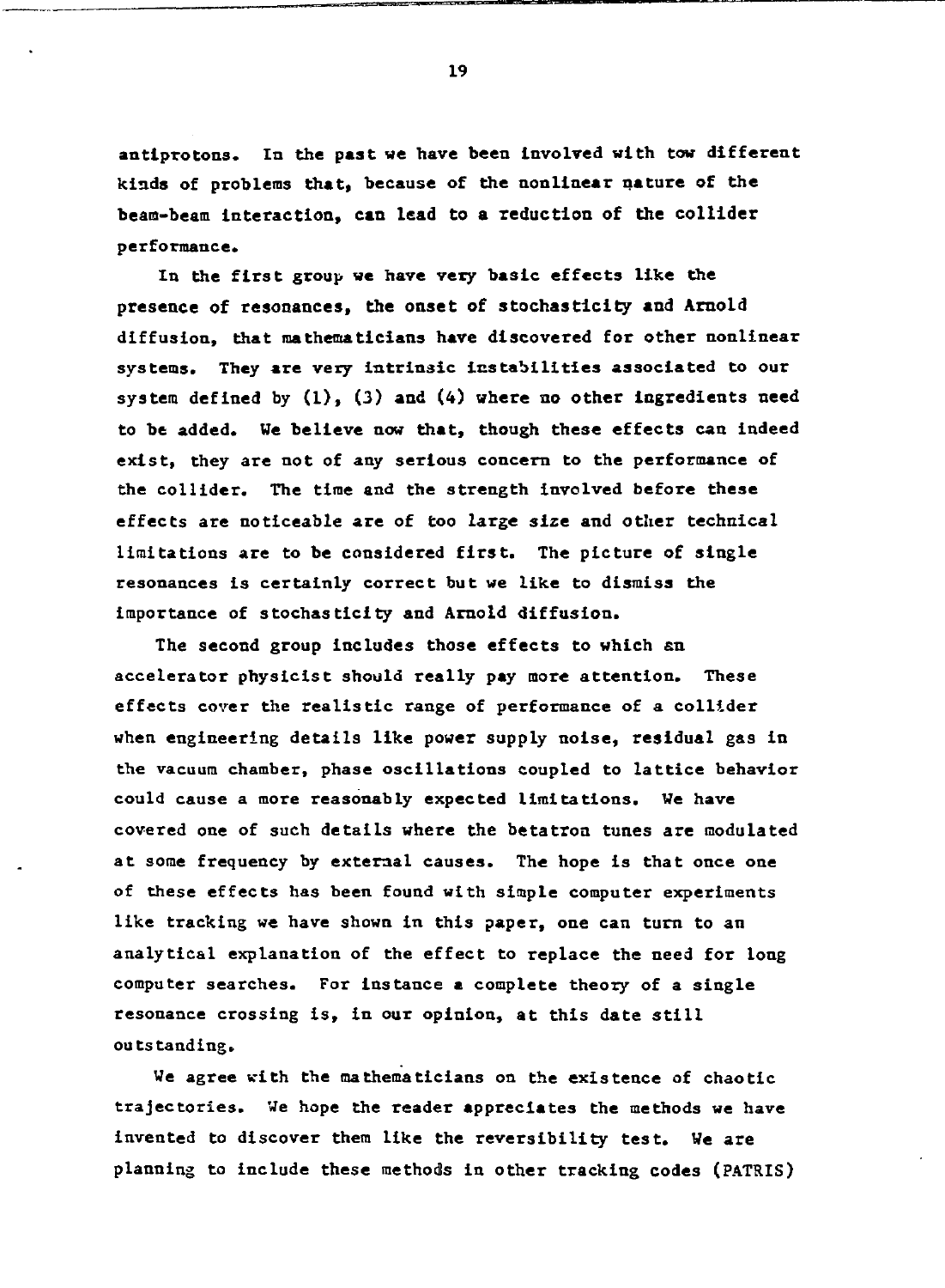**which deal with nonlinear!ties from magnet Imperfections. But we do not share the concern of the mathematicians that the presence of chaotic trajectories leads necessarily to instabilities. We have learned that we deal often with different concepts of instability. Ours, for a system to be unstable, has to cause amplitude growth. For the system we are interested in, for most of the time, chaotic trajectories have only a phase randomization. But it is important to scan the phase space and the tune diagram to measure the local density of their presence; in fact, as we have seen, the addition of external perturbations can cause an Increase of their number and can make them grow to large amplitude, that is unstable.**

#### **ACKNOWLEDGEMENT**

This work was done at Fermilab during the period covering the **years 1980 to 1982.** It could not have been possible without the **help and the collaboration of D. Neuffer and A. Riddiford to whom the author of this paper is immensely grateful .**

#### **REFERENCES**

- **1. B. V. Chirikov, Physiss Reports, Vol. <u>52</u>, No. 5, 1979.**
- **2. E. Keil, CERN/ISR-TH/72-7 and 72-25 (1972).**
- **3 . A.G. Ruggiero, Proceedings of IX International Conference on High Energy Accelerators, p. 419, SLAC, California 1974.**
- **4 . A. Renieri, Proceedings of IX International Conference on High Energy Accelerators, p. 414, SLAC, California 1974.**
- **5. V.I. Arnold, Dokl.Akad.Nauk SSSR 156, 9 (1964) See Ref. 1 also .**
- **6. E. Keil, Proceedings of 3th International Conference on High Energy Accelerators, CERN, 1971, p. 372.**
- **7. A.G. Ruggiero, Particle Accelerators, Vol. 12, No. 1, March 1982.**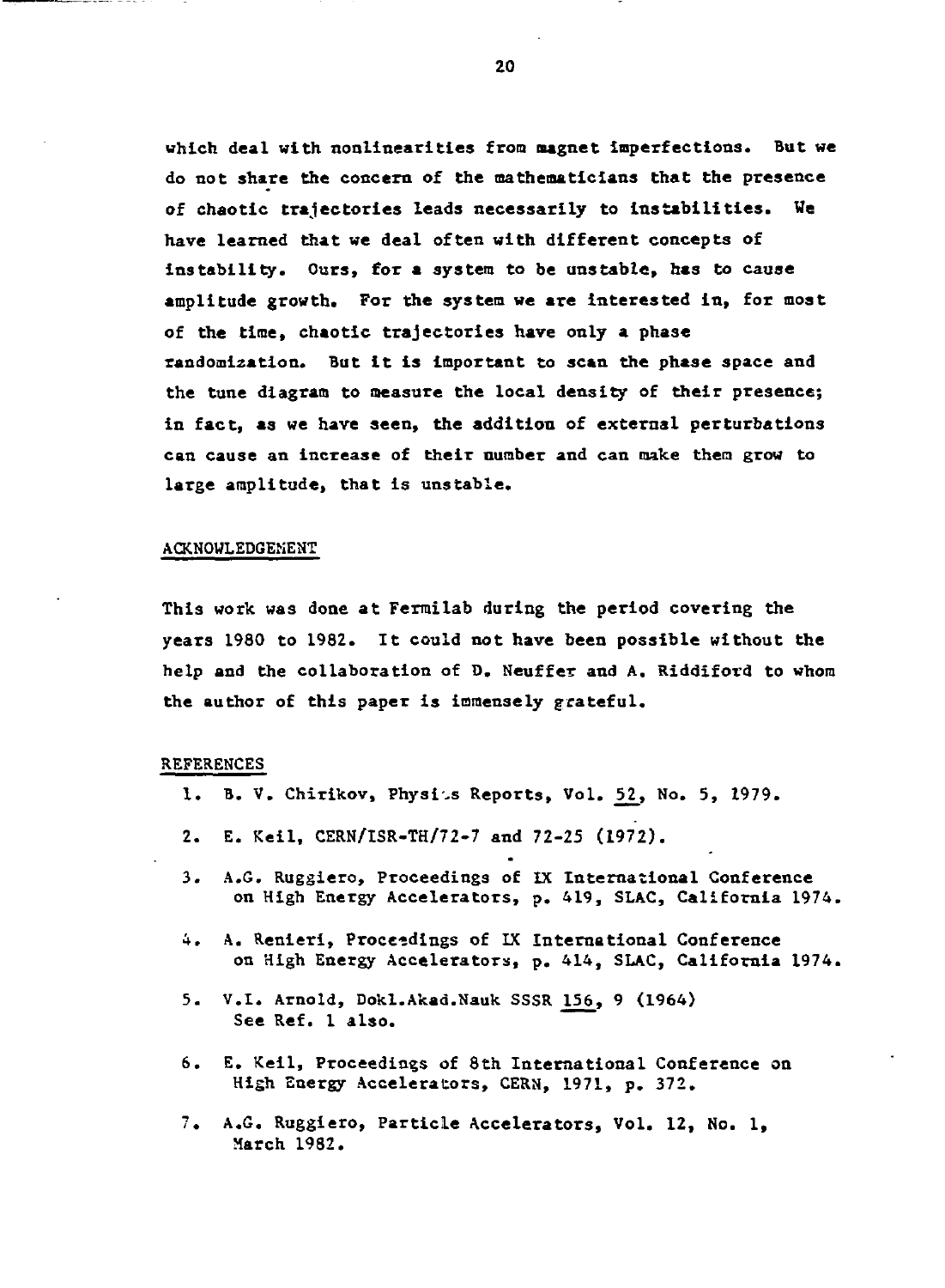- **S. J. Greene, Jour. Hath. Phys. \_20\_ (6), June 1979.**
- **9. D. Edwards, private communication, Fermilab, 1980.**
- **10. D. Neuffer, A. Riddiford, A.G. Ruggiero, FH-333, Fermilab, April 1981.**
- **11. D. Neuffer, A. Riddiford, A.G. Ruggiero, FN-343, Fermilab, July 1981.**
- **12. D. Neuffer, A. Riddifurd, A.G. Ruggiero, FN-346 Fermilab, October 1981.**
- **13. D. Neuffer, A. Riddiford, A.G. Ruggiero, FN-363 Fermilab, March 1982.**
- **14. D. Neuffer, A. Riddiford, A.G. Ruggiero, FN-359 Fermilab, 1982.**
- **15. L. Evans, J. Gareyte, Proceedings of 1983 Particle Accelerator Conference, Santa Fe, Sew Mexico, IEEE Vol. NS-30, No. 4, p. 2397 (Aug. 1983).**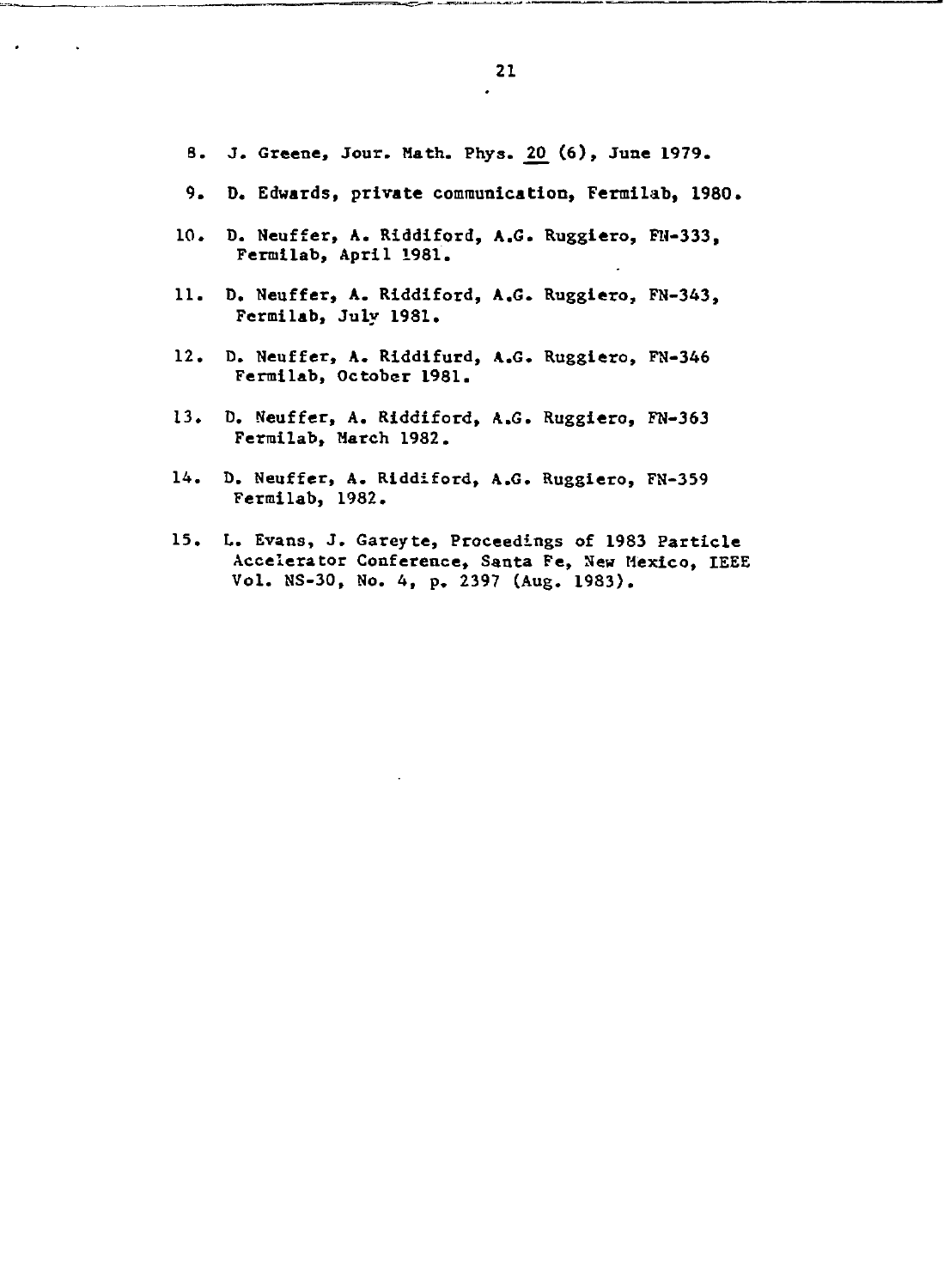

Standard Mapping for  $K = 0.971635$ .<br>(J. Greene) FIGURE 1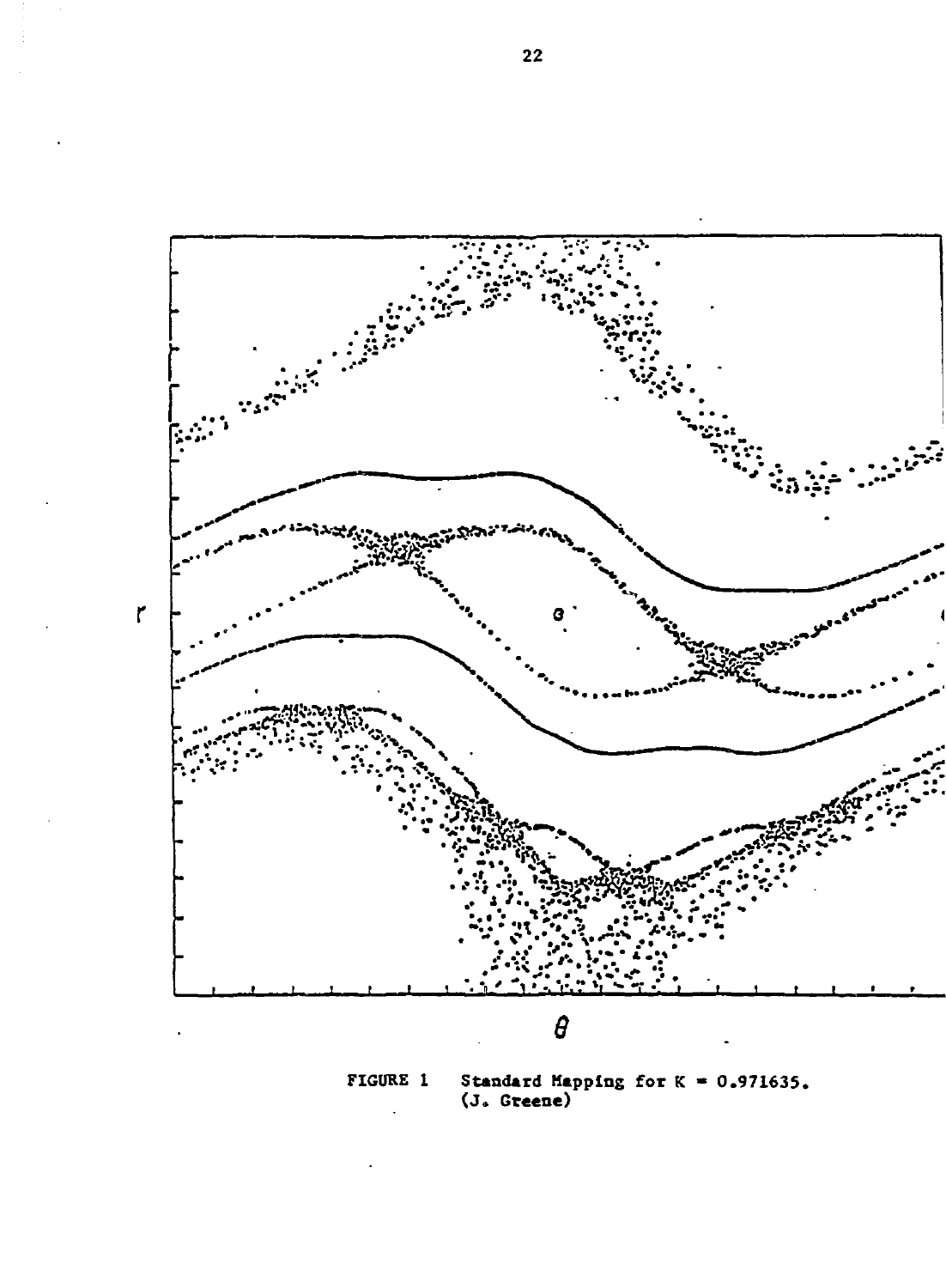

FIGURE 2 Beam-Beam Mapping:  $v = 0.22$ ,  $\xi = 0.08$ .

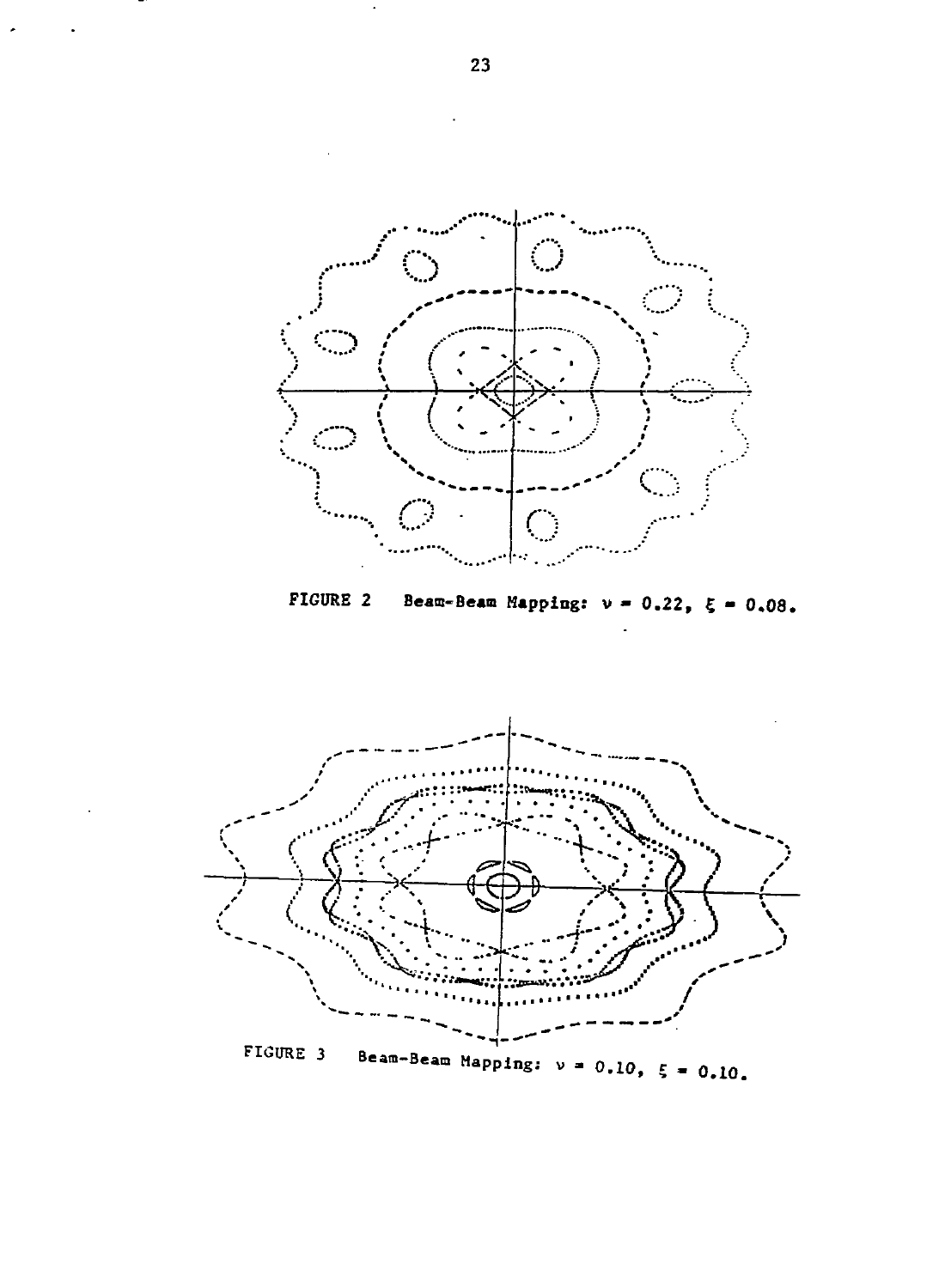



670 iterations

**FIGURE 4** 

Standard Mapping for  $K = 0.97$ . (D. Edwards)





FIGURE 5 Beam-Beam Mapping: g = 5. and 8.<br>(D. Edwards)

 $24$ 

 $k: 0.97$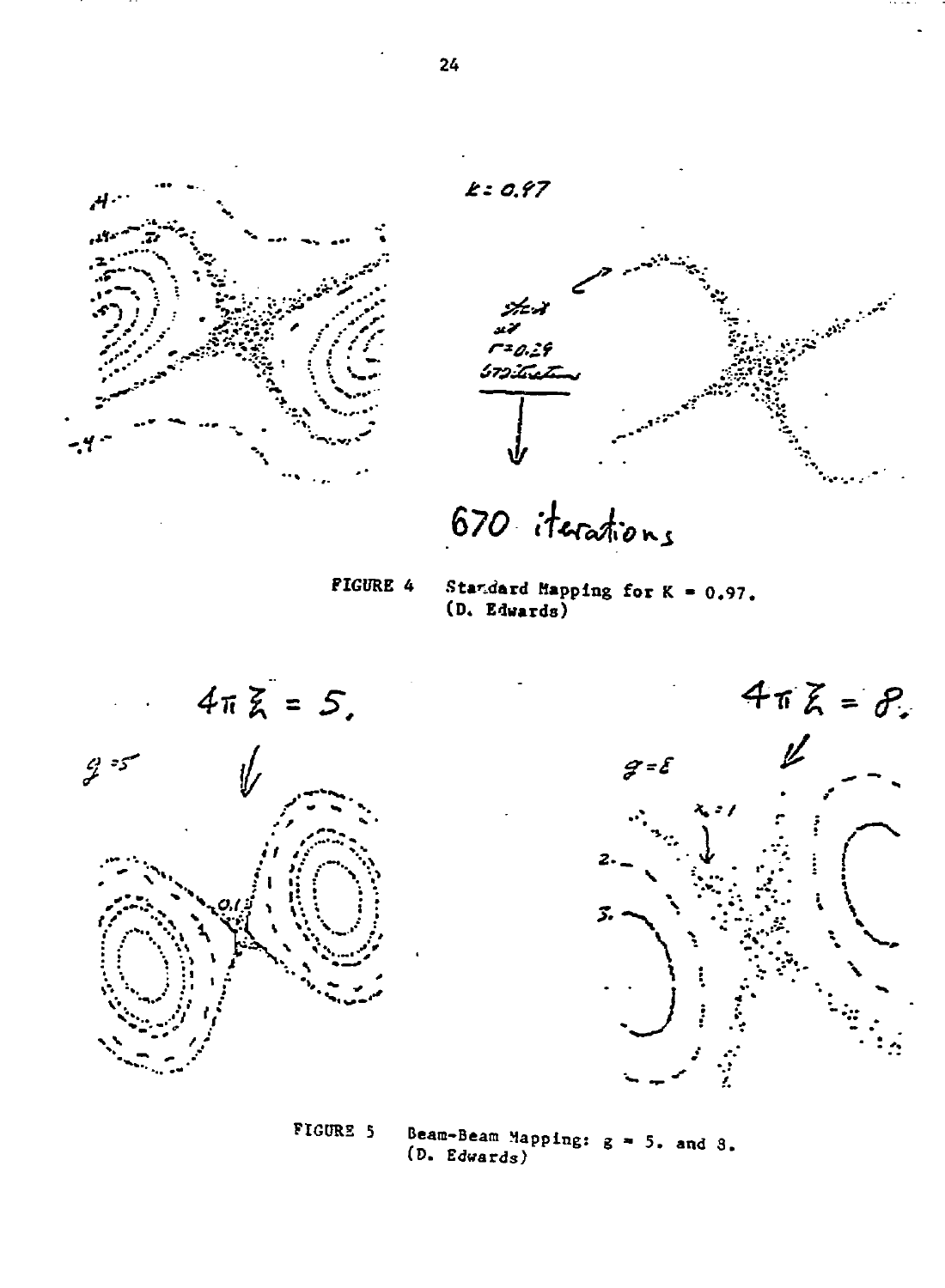

 $\omega_{\rm eff}$  .

 $\ddot{\phantom{0}}$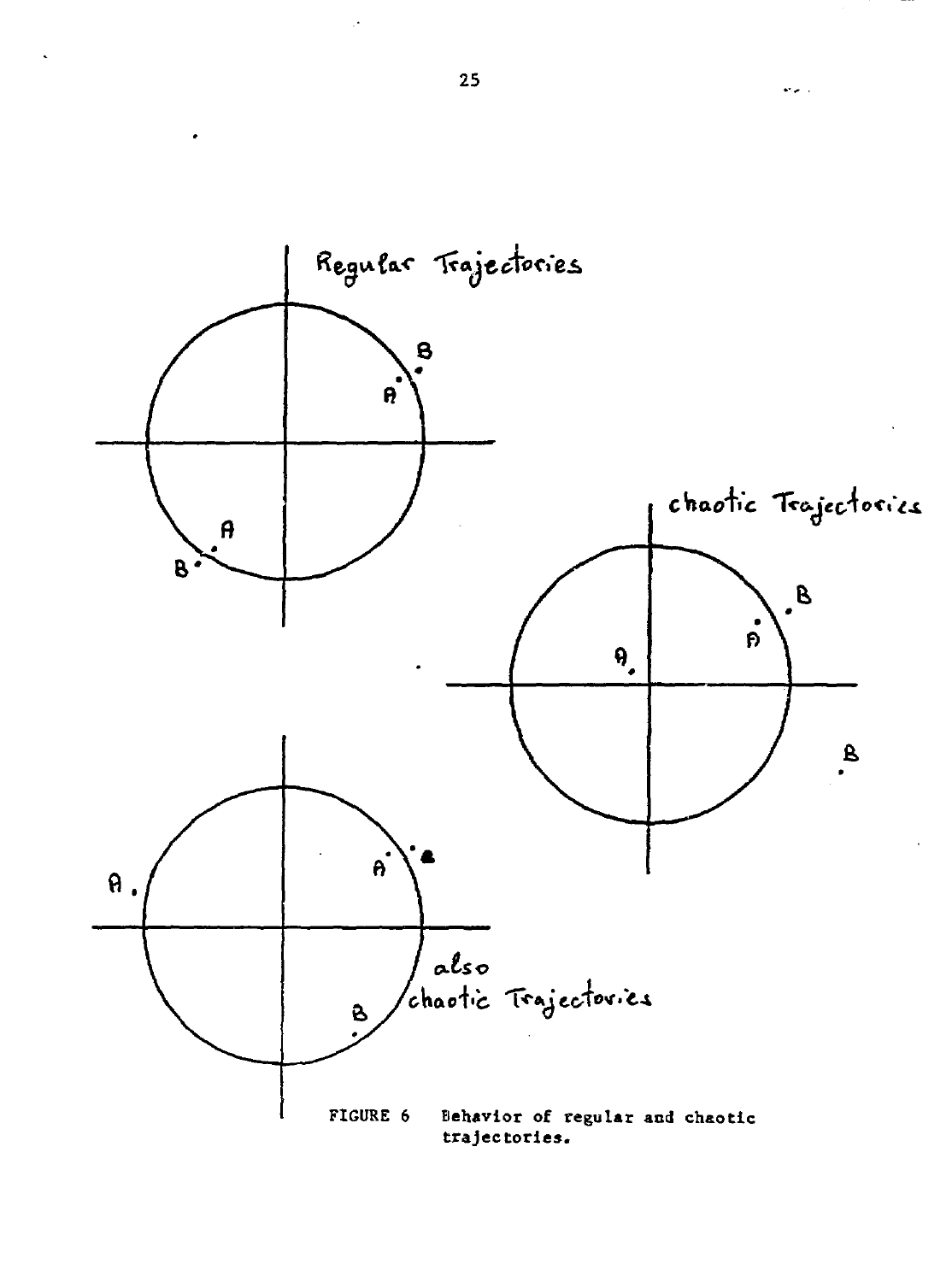

**FIGURE 7 The three cases explored for the search of Arnold Diffusion.**

 $\hat{\mathcal{S}}$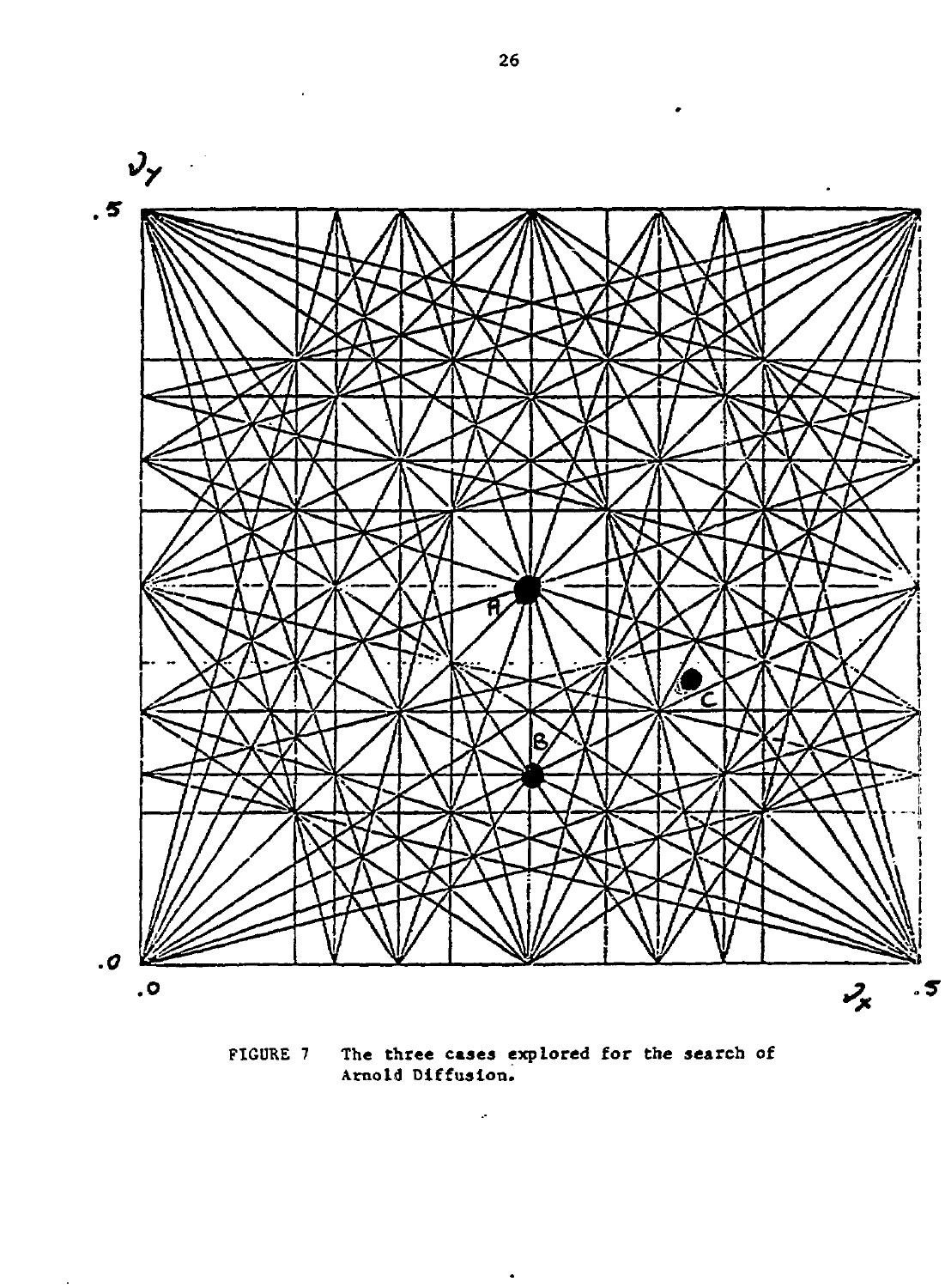$(20|m|N)$ **MILLION** TURNS Ļ IO 20 30 40 50 160  $0.79 - \log_{10} 27$  $a_i - b_{23}$  1.50  $09 - 202 - 5$  $39 = 106$  associated ٠Ή -15 **-Ifcf**  $\frac{c}{2}$ **17 +** The error grows linearly  $4 n k N$ -18 Tote ; constant K is as predidécident count est (computer) -19  $exccos$ 

27

**FIGURE 8 Error propagation during reversibility test. The error grows linearly.**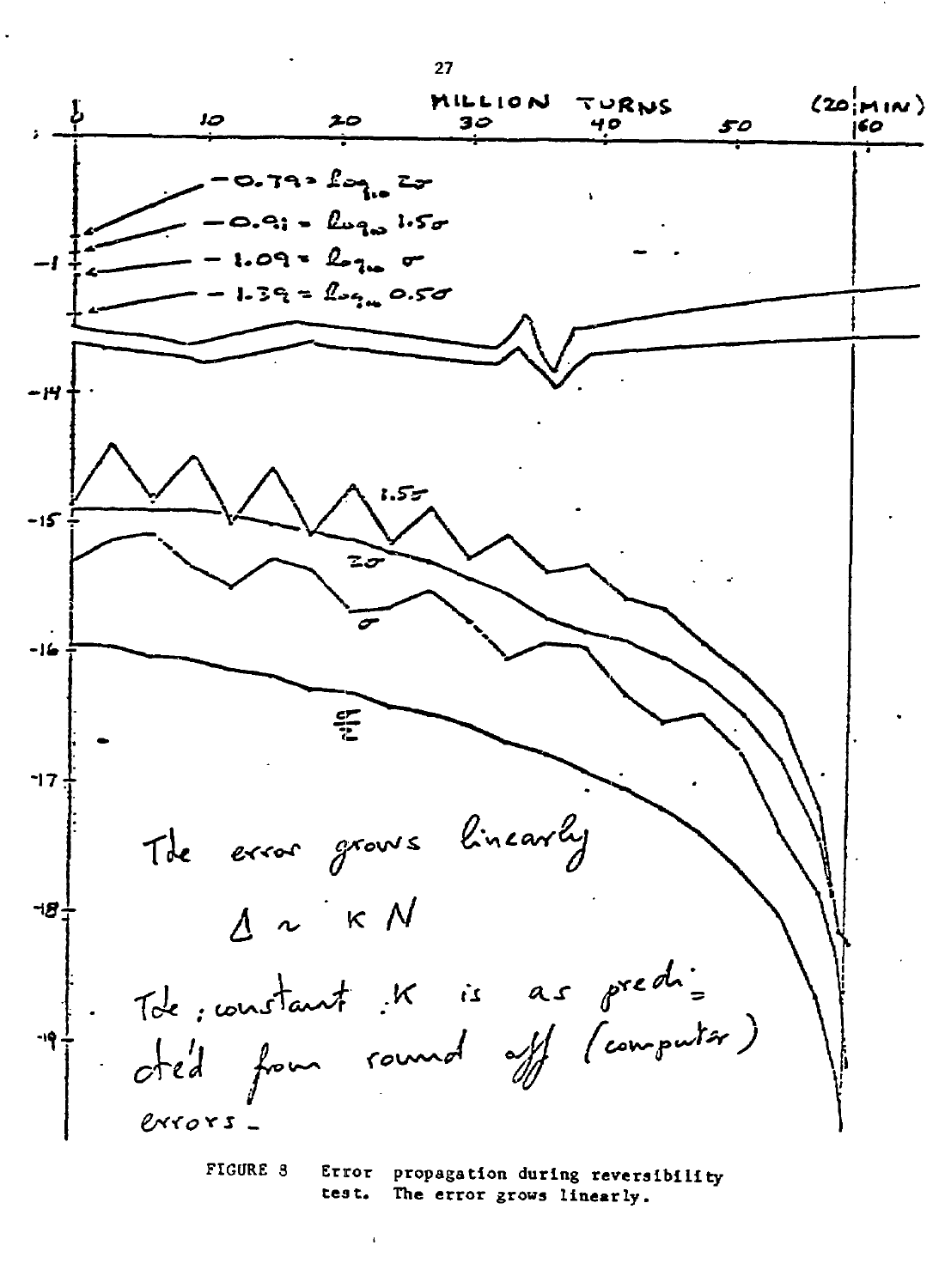

**test. The error grows exponentially.**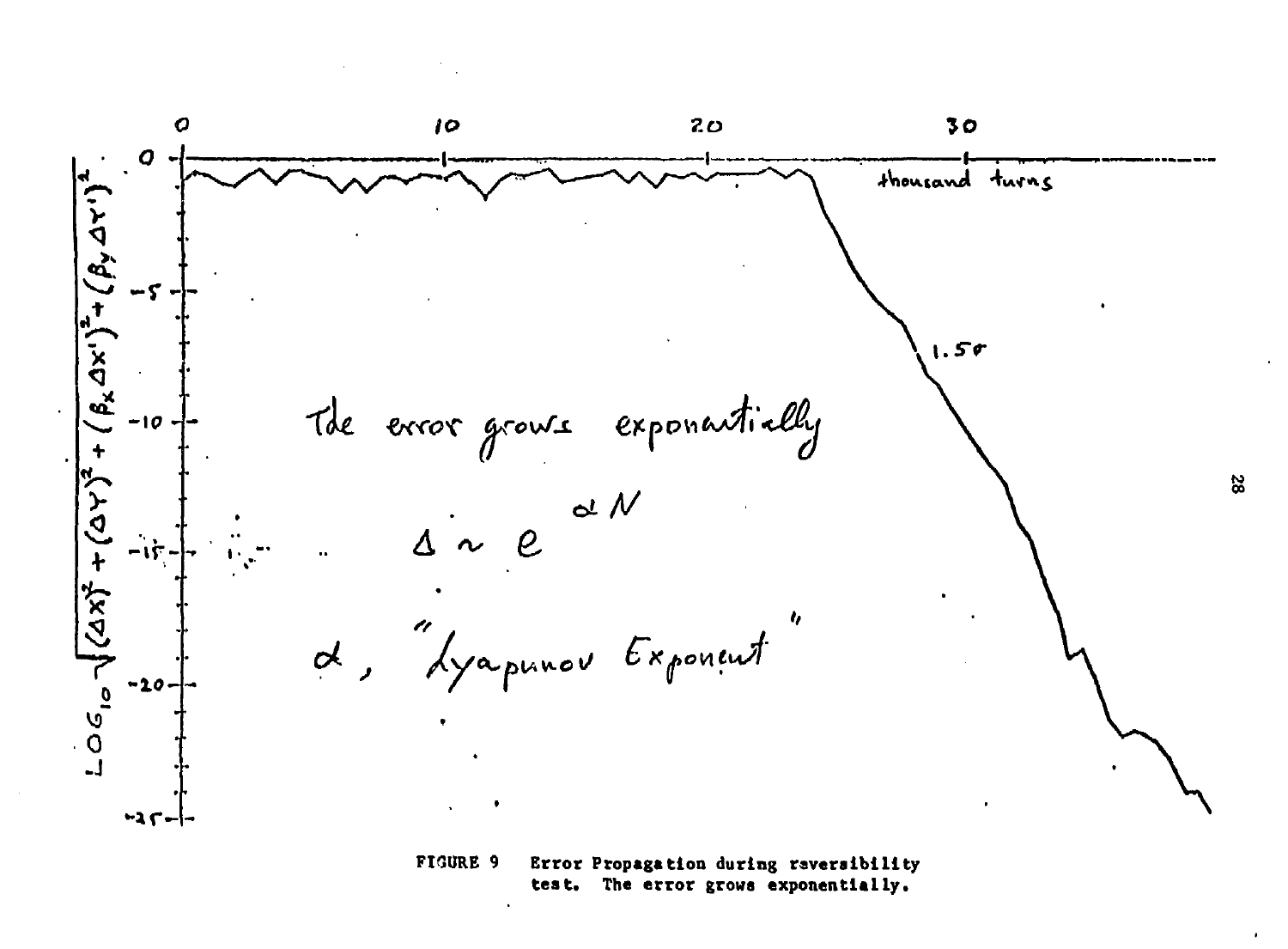

Initial coordinates of the 100 particles FIGURE 10 used in Case B. Twenty-one particles lose all accuracy in a few hundred thousand turns.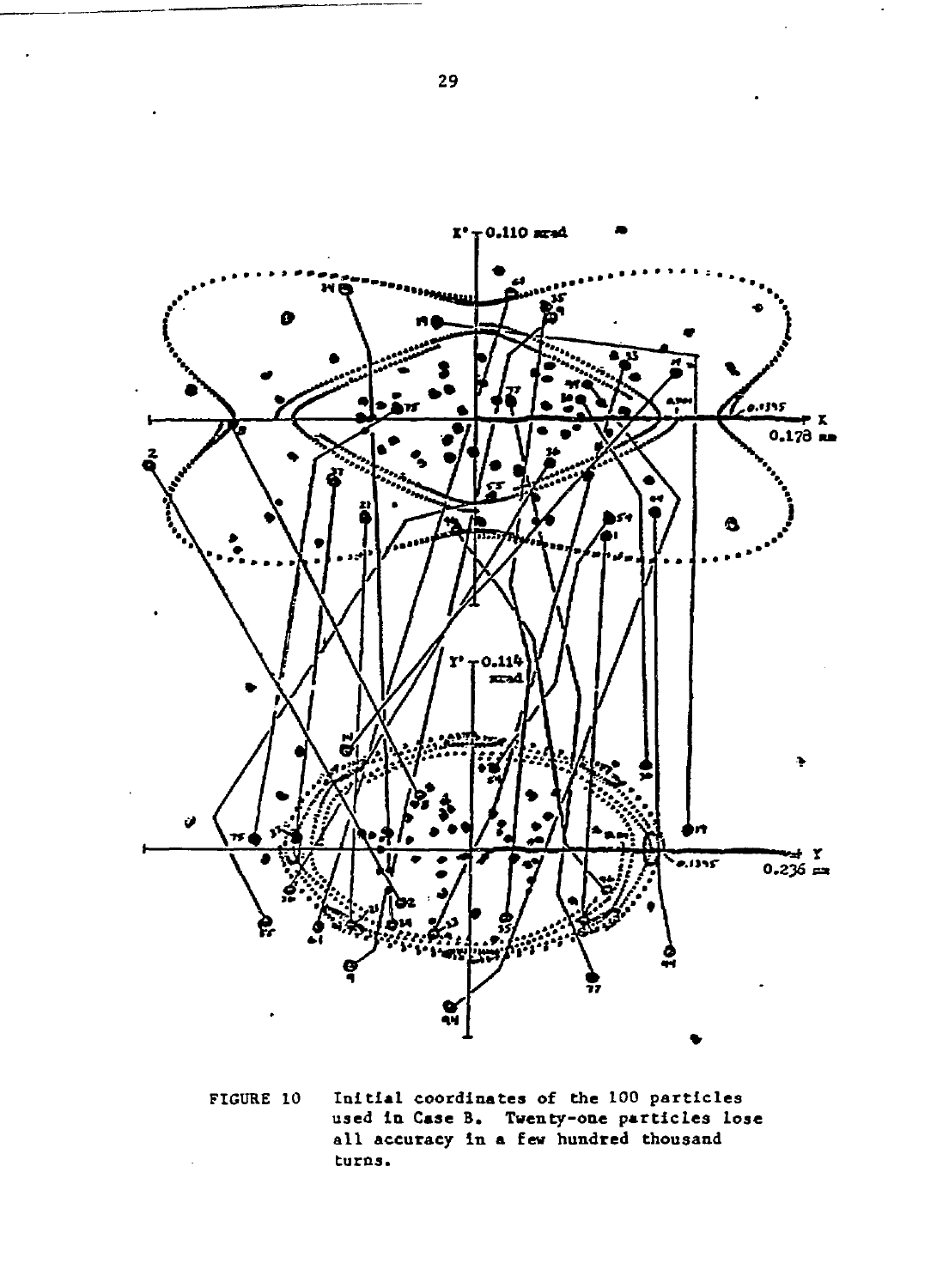

FIGURE 11 Initial locations of the 127 out of 500 particles that failed the reversibility<br>test for Case B.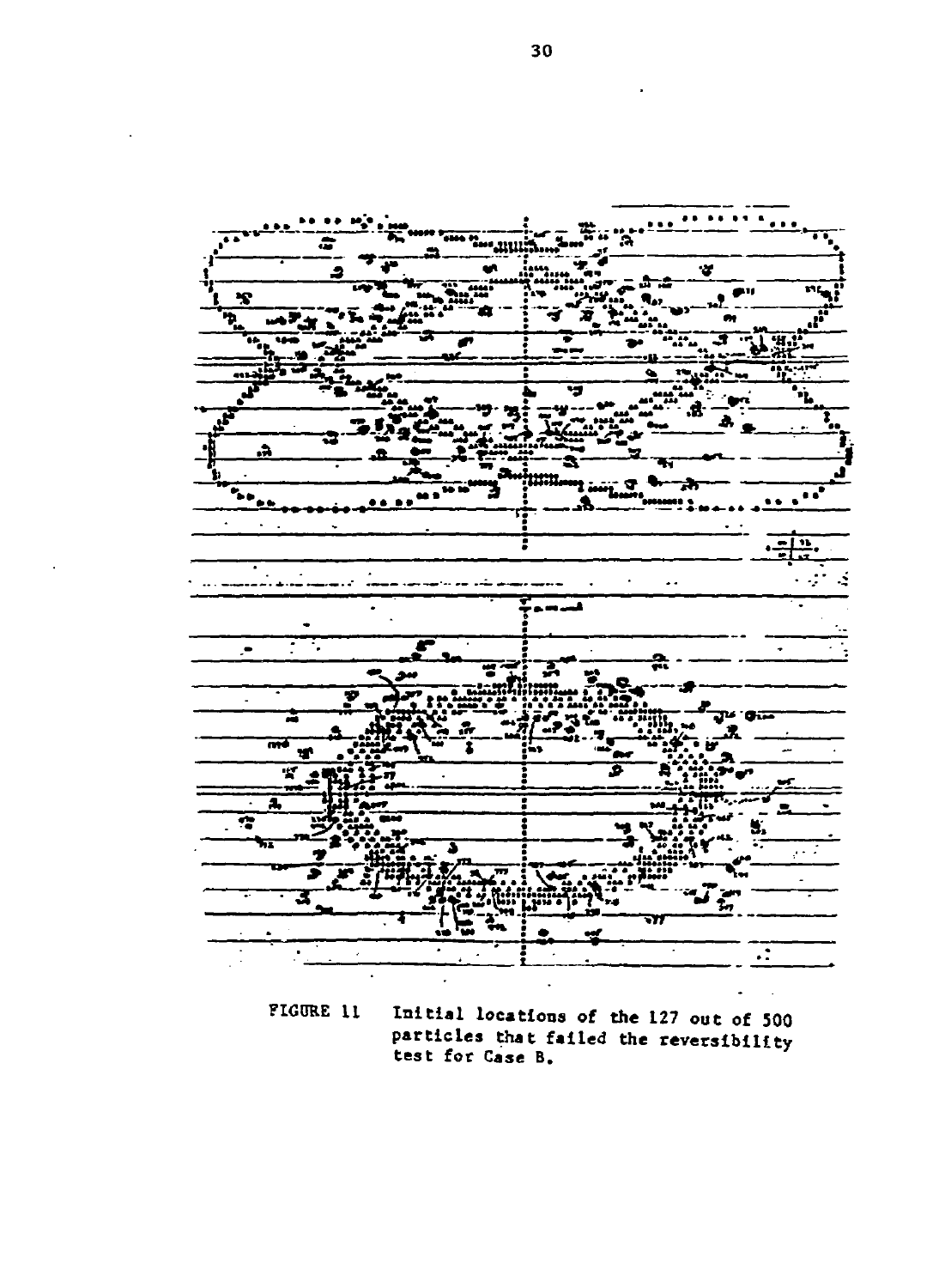

**FIGURE 12 Number of chaotic trajectories out of 100 FIGURE 13 Kuraber of chaotic trajectories out of 100**

 $\sim$ 

 $\ddot{\phantom{a}}$ 

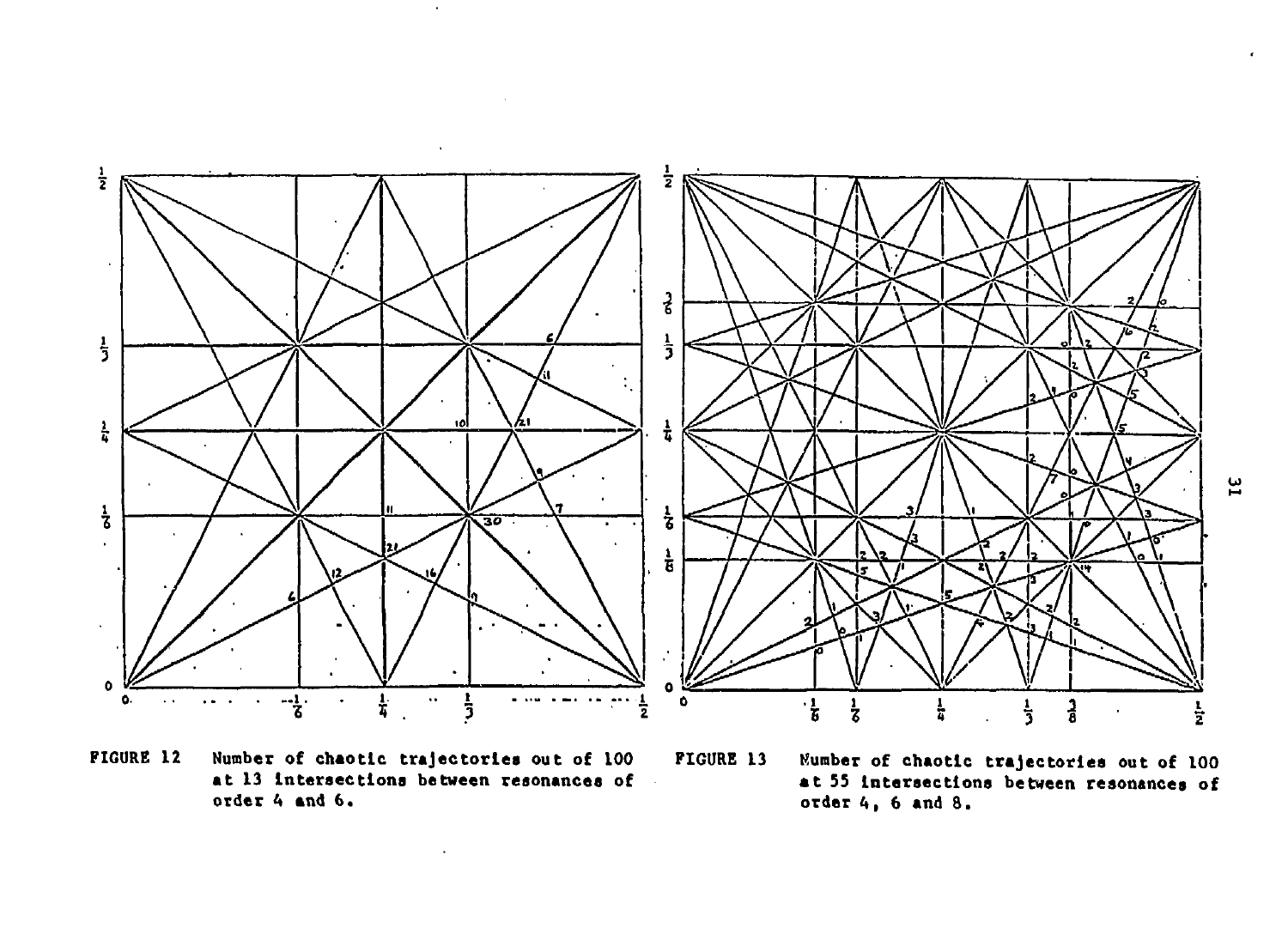

**FIGURE 14 Number of chaotic trajectories out of 100 FIGURE 15 Tune space showing the limits of Case C and order 4,6, 8 and 10. order 3,6 and 8.**

how close the corners come to the lives of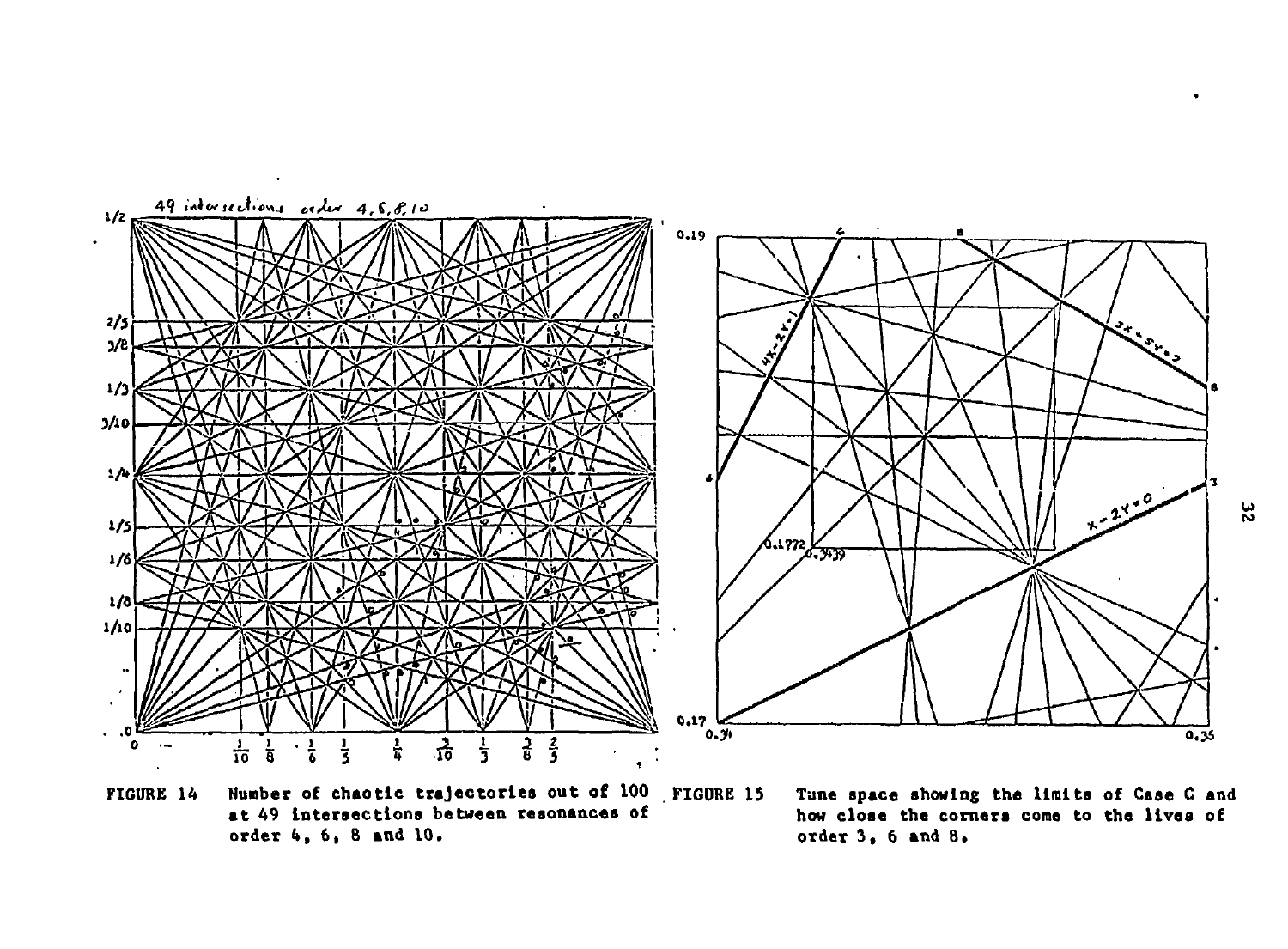

FIGURE 16 Emittance doubling time versus amplitude of tune modulation for Case C.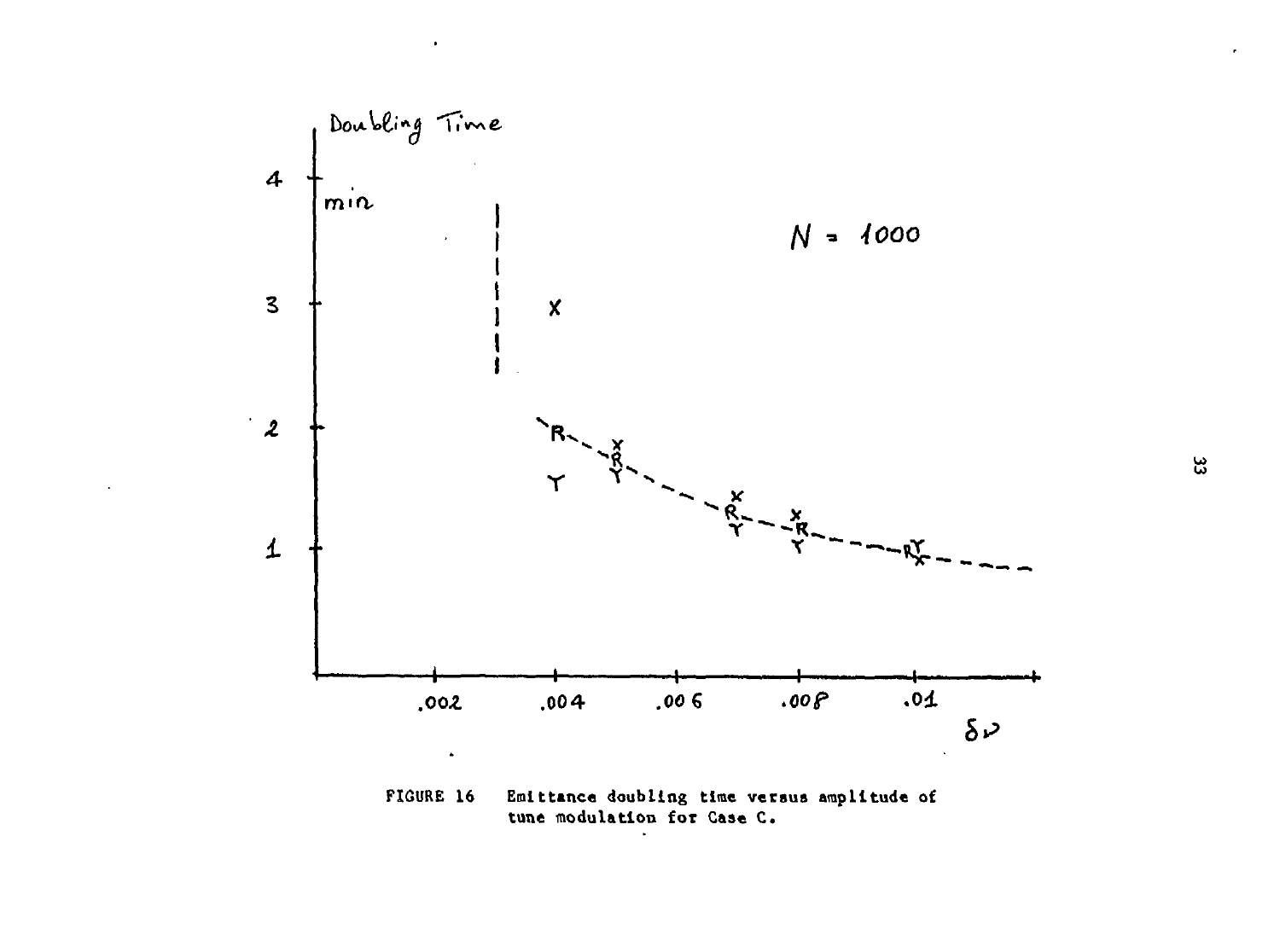Figure 17 Tunes averaged over turns 0 to 500. SCICE = 800.  $p_x/2\pi = 0.3539 + 0.005 \sin \frac{\beta}{2} = \frac{2\pi k}{200}, k = \text{Turn number.}$  $\mu \sqrt{2\pi} = 0.1872 - 0.005 \sin \theta$   $Q = Q = 2\pi \Delta v$ ,  $\Delta v = 0.01$ 

The lower-left corner corresponds with  $\mu_x/2 \pi - \Delta \nu$ .  $\mu_x/2\pi - \Delta \nu$ .

- The upper-right corner corresponds with  $\mu_{x}/2\pi$ ,  $\mu_{x}/2\pi$ .
	- Labels: A Reversible and small enittance after 3 million turns.
		- C Chaotic and small emittance after 3 million turns.
		- F Chaotic and large emittance after 3 million turns.
		- N Reversible and large emittance after 3 million turns.

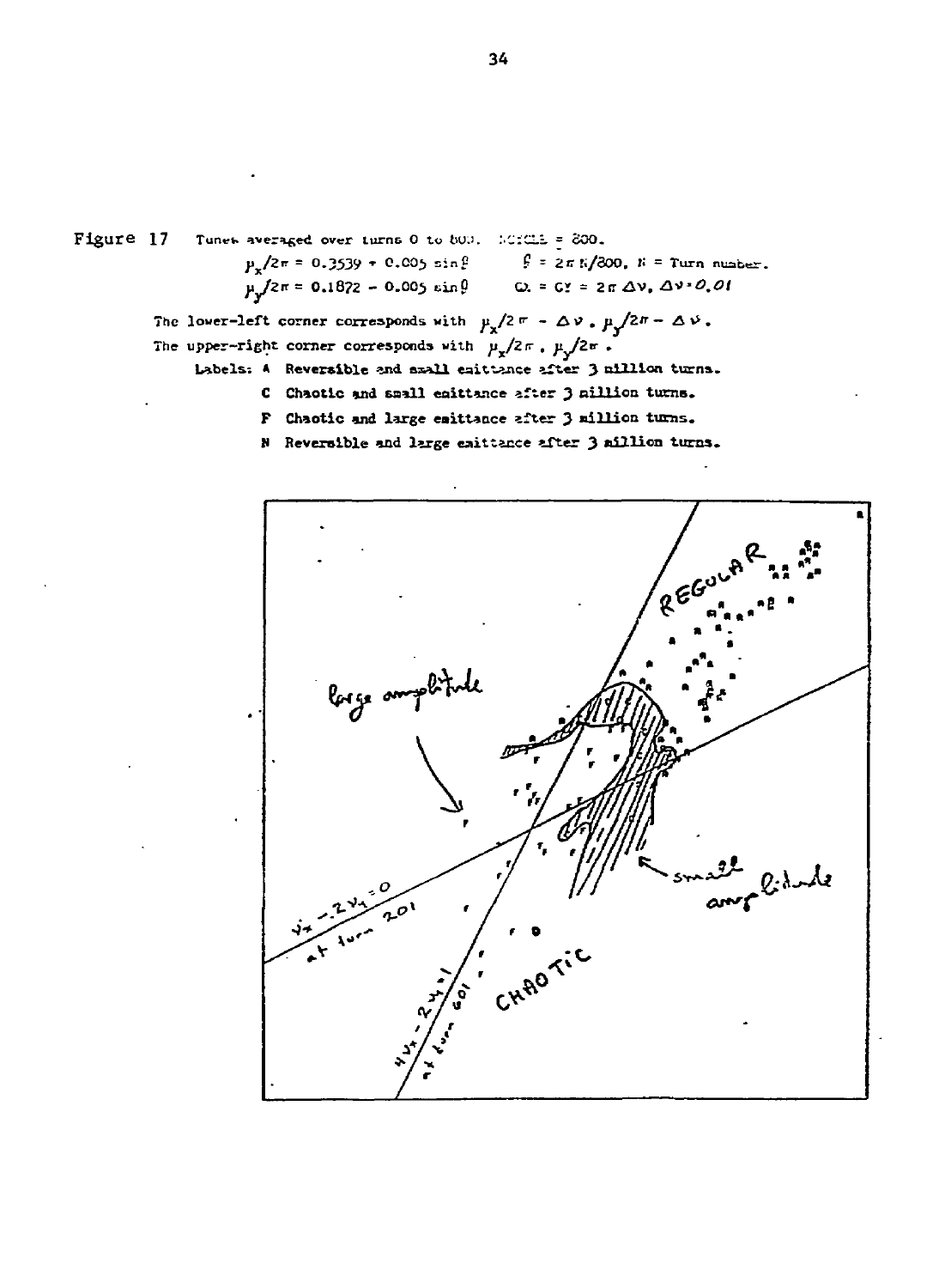

- F Chaotic and large emittance after 3 million turns.
- N Reversible and large enittance after 3 million turns.

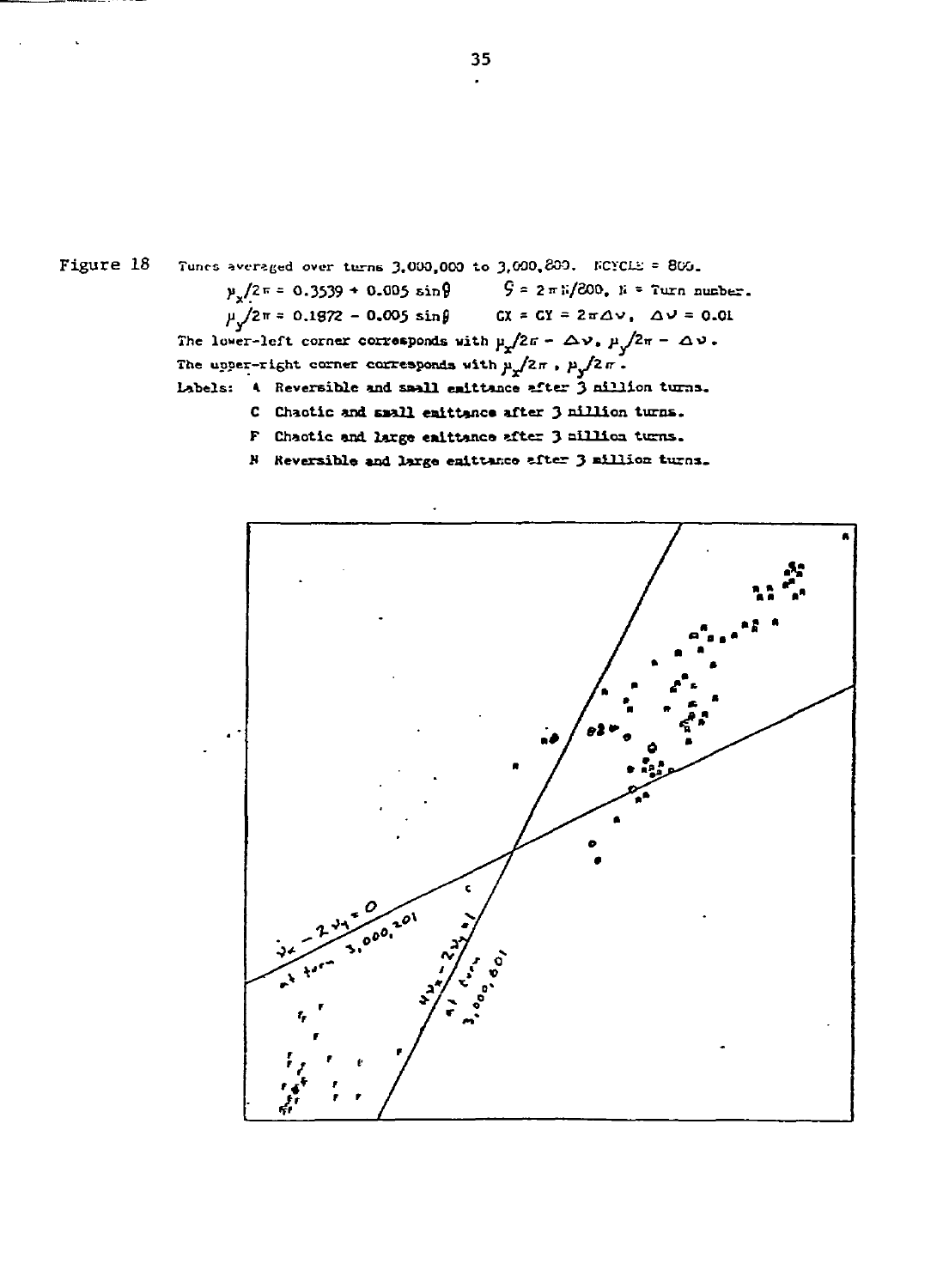

FIGURE 19 Number of chaotic trajectories and doubling rate versus modulation period.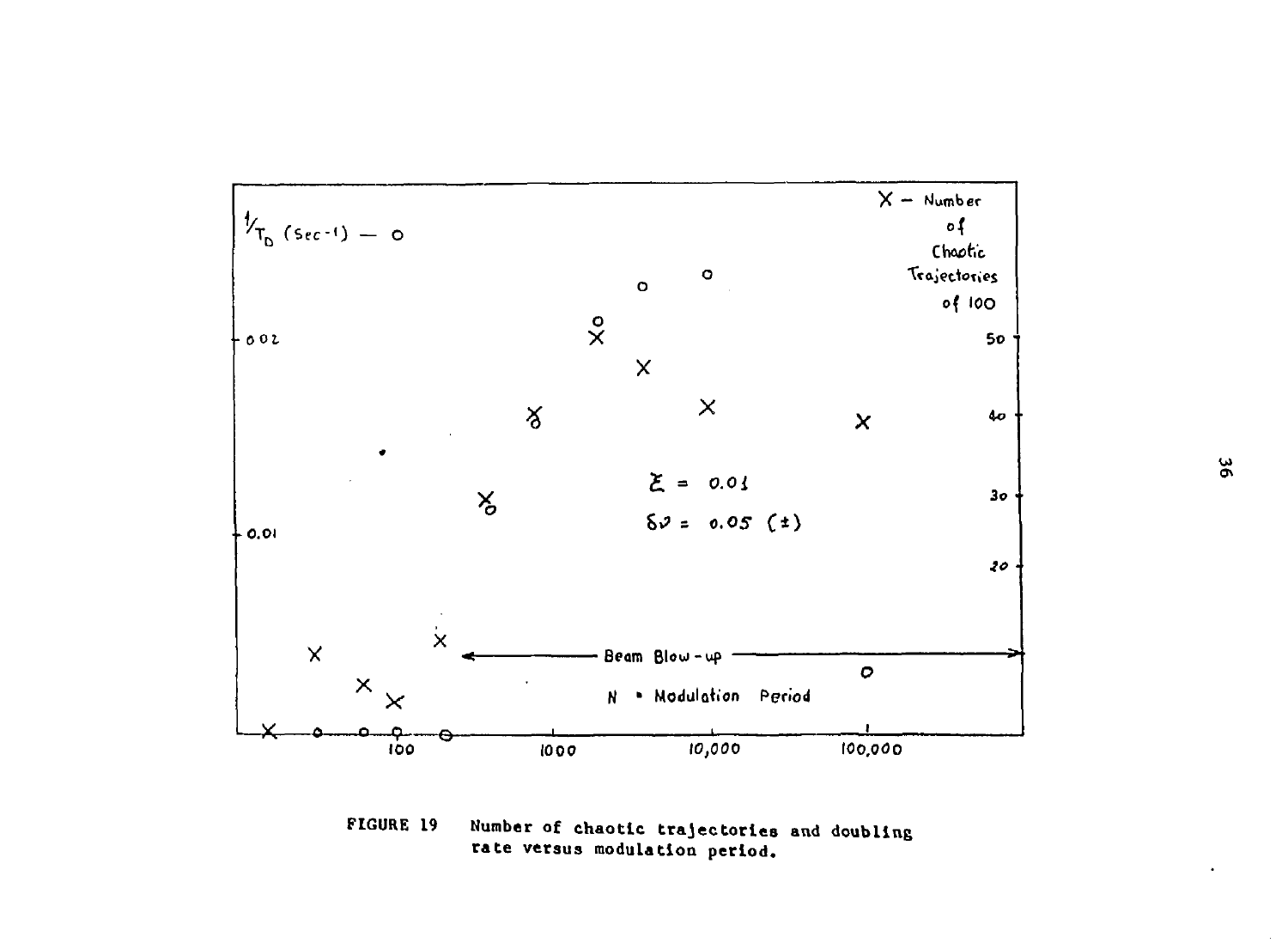